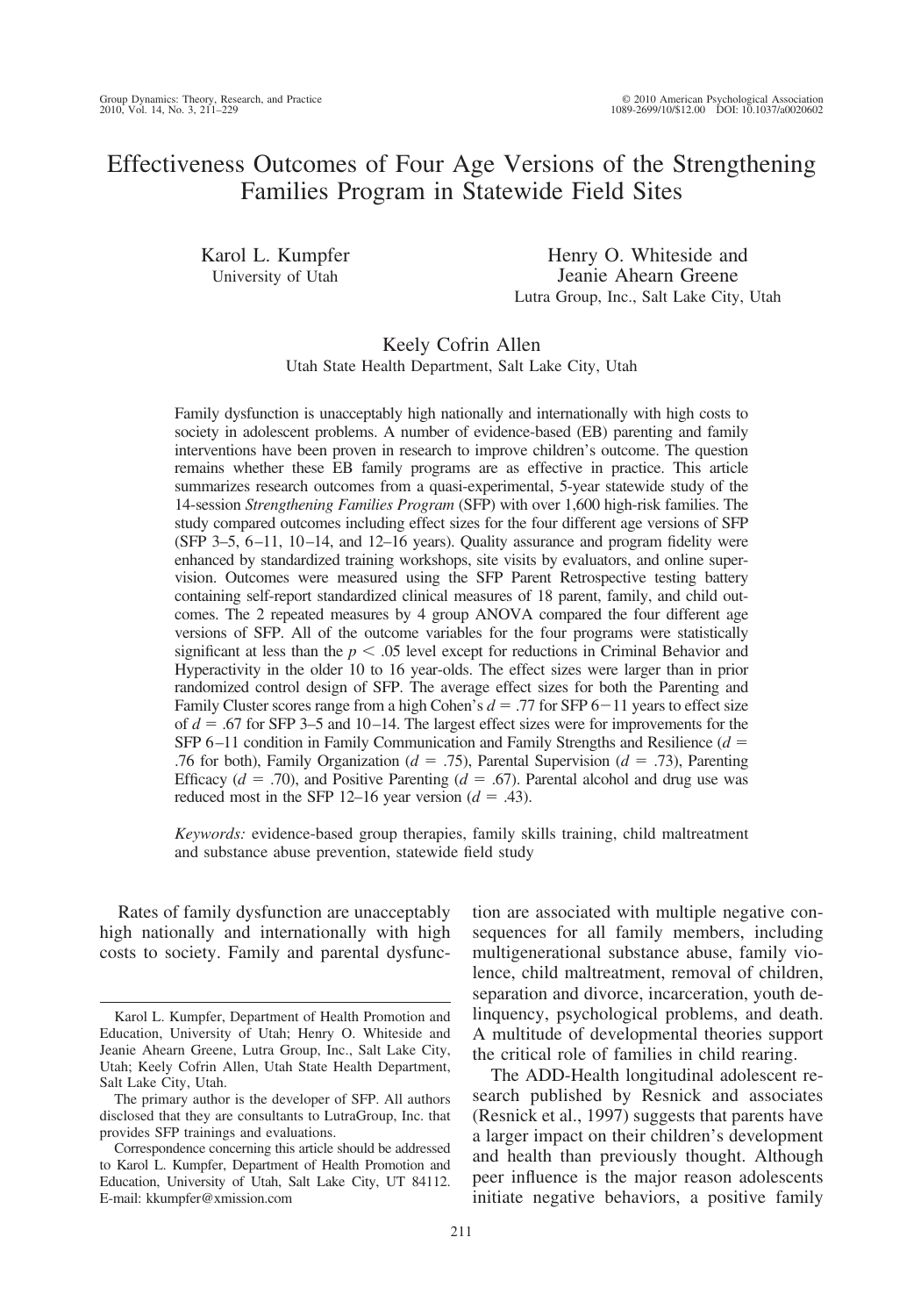environment (e.g., family bonding, parental supervision, and communication of prosocial family values) acts to decrease the risk of adolescents' engagement in unhealthy behaviors, such as substance abuse, delinquency, and early or unprotected sex. These protective family factors have been found to exert an even a stronger influence on girls than on boys (Kumpfer, Smith, & Franklin Summerhays, 2008). The breakdown of the family system can be identified by parents' decreased involvement with and decreased time spent with their children. This breakdown contributed to increased delinquency and substance abuse in young girls during the mid-1990s. In addition, the Adverse Childhood Experiences (ACE) retrospective longitudinal study (Anda et al., 2008) conducted by the Centers for Disease Control and Prevention using Kaiser Permanente health records suggests that early family violence and dysfunction contributes to costly and longlasting chronic health conditions.

#### **Contents of Article**

This article begins with an introduction to the need for family focused prevention and treatment services, which covers the definition of the different types of family preventive interventions, theories behind these evidence-based programs (EBPs), and the most effective family interventions, including the research and program description of the author's *Strengthening Families Program* (SFP). The results of a statewide implementation of SFP with 1,600 highrisk families in New Jersey are the major focus of this article. SFP is a 14-session, group-based prevention program that was designed originally in 1982 by Dr. Karol Kumpfer on a National Institute of Drug Abuse (NIDA) grant to prevent later substance abuse in the highest risk group of children, namely children of drugabusers in treatment. The program's positive outcomes in eight randomized control trials by independent research teams appear to be related to its skills-training content and the structure of SFP with separate groups in the first hour for parents and children with a practice session joining parents and children in the second hour. In addition, the whole family attends, not just the identified child. SFP strives for sustained family systems change. This article will review the SFP theory and multiple research studies by

independent researchers in up to 16 countries (Kumpfer, Pinyuchon, de Melo, & Whiteside, 2008) to demonstrate that SFP is a robust, evidence-based group model, capable of producing excellent results when replicated in field applications by local agencies as well as in independent research studies. The program consistently produces statistically significant positive changes with medium to large effect sizes in parent outcomes (e.g., increased parental supervision and monitoring, parental involvement, parenting efficacy, parenting skills, parenting confidence, and substance abuse), family relationships (e.g., communication, cohesion, organization, family conflict, and resilience), and children's mental health and behavioral outcomes (e.g., depression, overt and covert aggression, social skills, and concentration). SFP has succeeded in diverse cultures because a cultural adaptation process involving community/ researcher is strongly recommended. The methods used to disseminate SFP and to assure a quality implementation by practitioners will be described. These include the language translation and cultural adaptation process for materials development, staff training, and on-site and online Web-based supervision, and technical assistance and evaluation services to assure quality implementation and process evaluation feedback for improvements.

The article concludes with research outcomes from a 5-year statewide study of SFP with over 1,600 families that compared effect sizes of the four different age versions of SFP (SFP 3–5, 6–11, 10–14, and 12–16 years). These data suggests that with effective training and supervision systems, group therapists, and counselors can replicate the same results, and in some cases, exceed, the effect sizes or amount of positive client improvement found in the original randomized control trials (RCTs) for SFP. When implemented in the field, EBPs are widely believed to achieve poorer results than in the original research studies. The results of this study, however, strongly support the widespread dissemination of cost-effective evidence-based group family interventions to reduce the high costs of family dysfunction.

This article is the first published study to compare the effect sizes or outcomes of the four age versions of SFP. This article also reports on the results of a statewide implementation with a very large sample size. The results are signifi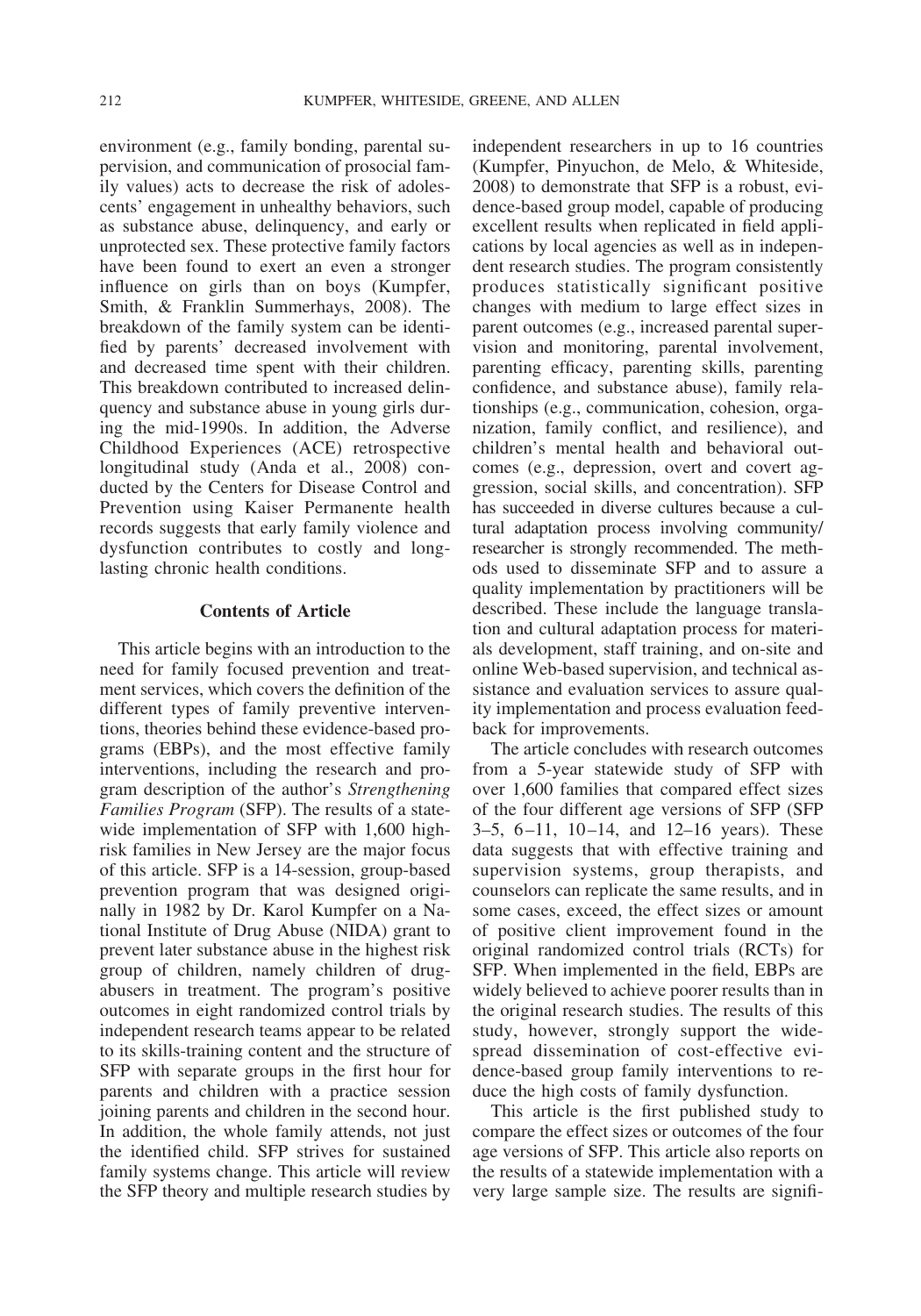cant because they discount the prevalent notion that prevention programs taken to scale for a public health approach fail to achieve the positive outcomes found in randomized control trials (Tobler & Stratton, 1997).

# **Review of Evidence-Based Group Family Interventions for the Prevention of Youth Problems**

Through national expert reviews of family research for the Center for Substance Abuse Prevention (CSAP/PEPS, 1998; Kumpfer & Alvarado, 2003), a number of approaches to family interventions have been found to be effective in strengthening family systems and preventing family violence and behavioral or mental health problems in youth. Such interventions include: (1) *behavioral parent training* (primarily cognitive/behavioral parent training); (2) *family skills training* (parent training, children's skills training, and family practice); (3) *family therapy* (structural, functional, or behavioral), and (4) *in-home family support.* Evidence also suggests that less costly family interventions that do not rely on group process can also have significant although smaller positive effects. These cost reducing methods include mailed out homework assignments with telephone family coaches (Bauman et al., 2001) and parenting or family interventions using CD-ROM, DVD, or Web technology including learning videos (Gordon, 2000; Haggerty, Skinner, MacKenzie, & Catalano, 2007; Marsch, Bickel, & Grabinski, 2007; Schinke, Di Noia, & Glassman, 2004, Schinke, Cole, & Fang, 2009a; Schinke, Fang, & Cole, 2009b, 2009c; Schinke, Fang, Cole, & Cohen-Cutler, in press). The authors could find only one study (Haggerty et al., 2007) comparing the effectiveness of a group-based family version, *Parents Who Care*, to a CD delivery of the same parenting program. The surprising findings were that the self-paced CD video version was more effective than the group-based version for the lower income and lower education level African American mothers, but not for the European American mothers. One hypothesis is that a self-paced, home version allowed parents to repeat lessons thereby increasing learning. In addition, with few barriers to attendance such as transportation and child care problems in getting to a group based therapy, the African American mothers were able to

complete more of the sessions, thus improving the outcomes in the intent-to-treat RCT design. Because the cost implications are substantial, research is needed comparing group to individual or computer-delivered versions with costbenefit analyses. Individual family treatments are much more expensive than group versions and group versions are much more expensive than computer-delivered Web versions. The group-based SFP has never been tested against an individual SFP version. Because of the high cost of even the group-based version of about \$100 per family per session with two coleaders, meals, incentives, child care, transportation, and so forth, a Web-based version is currently being developed for effectiveness testing in a RCT.

A review of family strengthening approaches conducted by Alvarado and Kumpfer (2000) found 34 evidence-based programs. Of these, 14 had been tested in RCTs and seven independently replicated. For more detailed descriptions of Office of Juvenile Justice and Delinquency Prevention (OJJDP) EBP family interventions, see *www.strengtheningfamilies.org* (Kumpfer & Alvarado, 2003). By 2011, a more recent update of this Web site including more EBP family interventions should be available through the United Nations Office of Drugs and Crime (UNODC) Web site. A useful compendium for the U.N. project is a manual, *Guide to Implementing Family Skills Training Programmes for Drug Abuse Prevention* (UNODC, 2009), on how to adapt EBP family interventions locally or culturally to maximize family recruitment, retention, and outcomes. A summary of these steps to cultural adaptation of family programs was recently published in 2008 by Kumpfer and associates.

#### **Etiological Theory Underlying SFP**

The causal or etiological theory underlying SFP is the tested Social Ecology Model that was derived from pretest data on 8,500 youth nationwide involved in substance abuse prevention programs. Using structural equations modeling (SEM), we determined that the most salient causal risk or protective factors for substance abuse included family cohesion or bonding, parental supervision and communication of positive family values. These factors were found to be the most influential in positive youth outcomes and should be incorporated into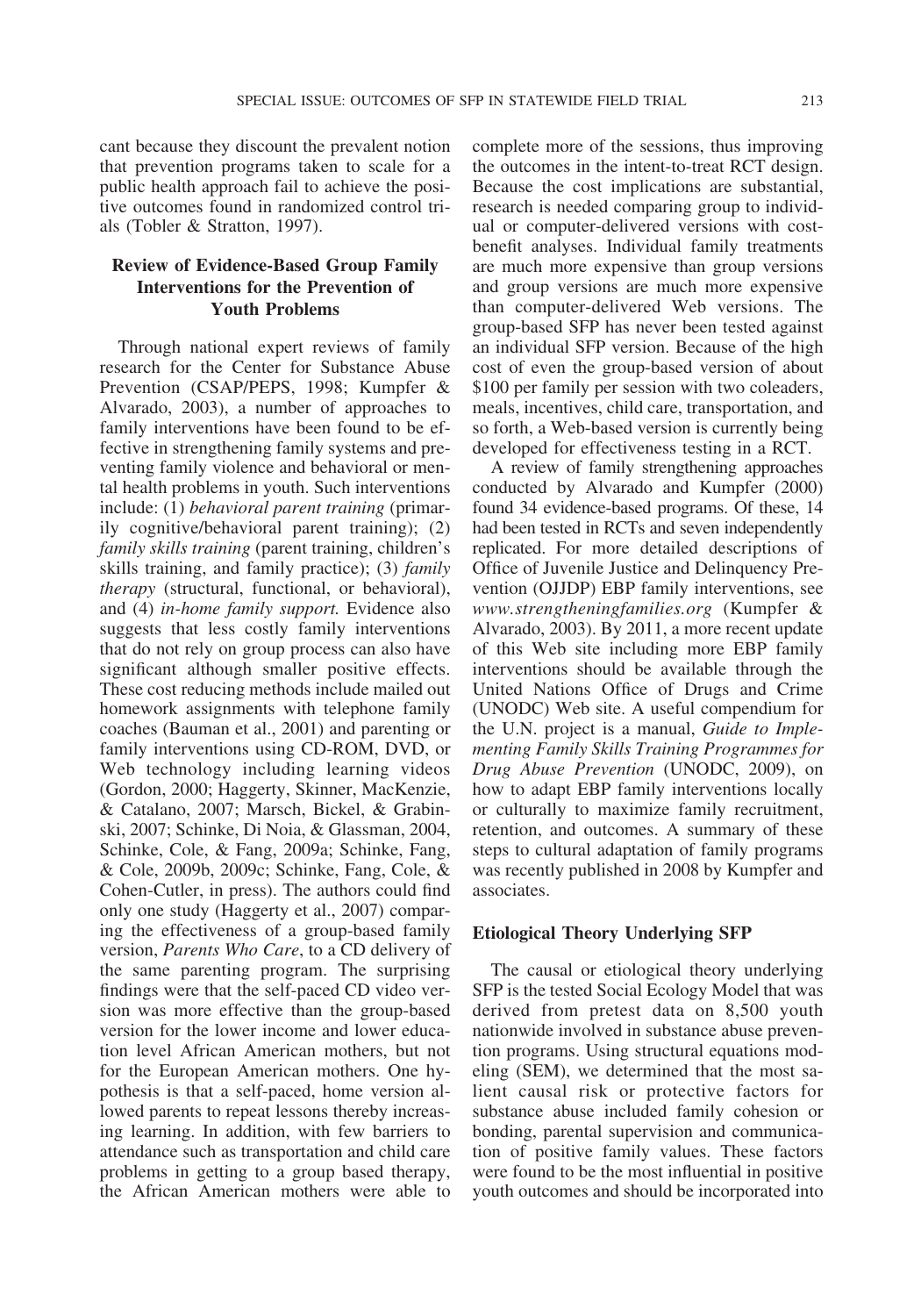any family prevention or treatment program (Kumpfer, Alvarado, & Whiteside, 2003). In addition, when SFP was created a needs assessment was conducted of 280 families comparing drug abusing parents to those of matched families and general population families (Kumpfer & DeMarsh, 1985). It was found that drug abusing parents spent half as much time with their children as normal families, had unrealistic developmental expectations, used more abusive and coercive discipline, rarely praised their children's good behaviors, and neglected their children more. Effective treatment methods for these risk factors were incorporated into the SFP curriculum manuals for practitioners.

# **Core Components of EBP Prevention Programs**

Kaminski and associates (2008) analyzed the *critical core components* of EBP family strengthening interventions from 77 studies of programs for child maltreatment prevention in 0–7 year olds. Their results on the essential elements of effective parenting programs were incorporated into SFP and are listed below.

- 1. Format should include practice time for parents (with both children and group leaders in the sessions).
- 2. During family session, parents should be taught to interact positively with children (e.g., showing enthusiasm and attention for good behavior, letting the child take the lead in play activities).
- 3. Parenting content should include increasing attention and praise for positive children's behaviors, understanding normal development, positive family communication skills, and effective discipline.
- 4. Children's content should include teaching children social skills.
- 5. Generalization of new behaviors should be facilitated through assignments involving practice in home or other social settings.

### **Intervention Theories**

The psychological theories underlying SFP and many other family EBPs are cognitive– behavioral psychology, social learning, and/or family systems theory (Liddle, Santisteban, Levant, & Bray, 2002). Key concepts incorporated into SFP and other EBPs include increasing praise for improvements in behavior and ignoring what can be ignored, clear communication of expectations, and reducing coercive parent–child interactions that give rise to child abuse and family violence—a process well documented by Gerald Patterson at the Oregon Social Learning Center. Parents are taught to hold family meetings and learn therapeutic and problem solving communication methods, including active and reflective listening, and "Speaker-Listener-Coach Roles" to replicate what a therapist would do for the family. The group therapists use family systems techniques such as reframing and cognitive restructuring methods to foster behavior change in participants. A key ingredient in the success of SFP is that it involves the *whole* family (parents and children and parents and children together) in interactive change processes, rather than involving them in didactic educational lessons. SFP is unusual in its stress on the importance of engagement, including cultural adaptations and reducing barriers to attendance through relationship building services-such as personal invitations, meals, childcare and transportation, and other incentives. The initial sessions are designed to improve positive feelings through positive reframing and skills exercises emphasizing family strengths and what parents like about their children rather than focusing on the negative aspects that brought them to the group sessions.

#### **Description of the SFP Group Intervention**

The SFP program was designed in a group format, but was being modeled on individual or parent/child therapy content developed by Patterson and also Forehand and McMahon (1981). The group format was chosen to be more cost-effective and to improve outcomes by increasing peer group support. Peer support typically includes, sharing parenting tips and ideas, vicarious learning, and helping children of substance abusers to realize that they are not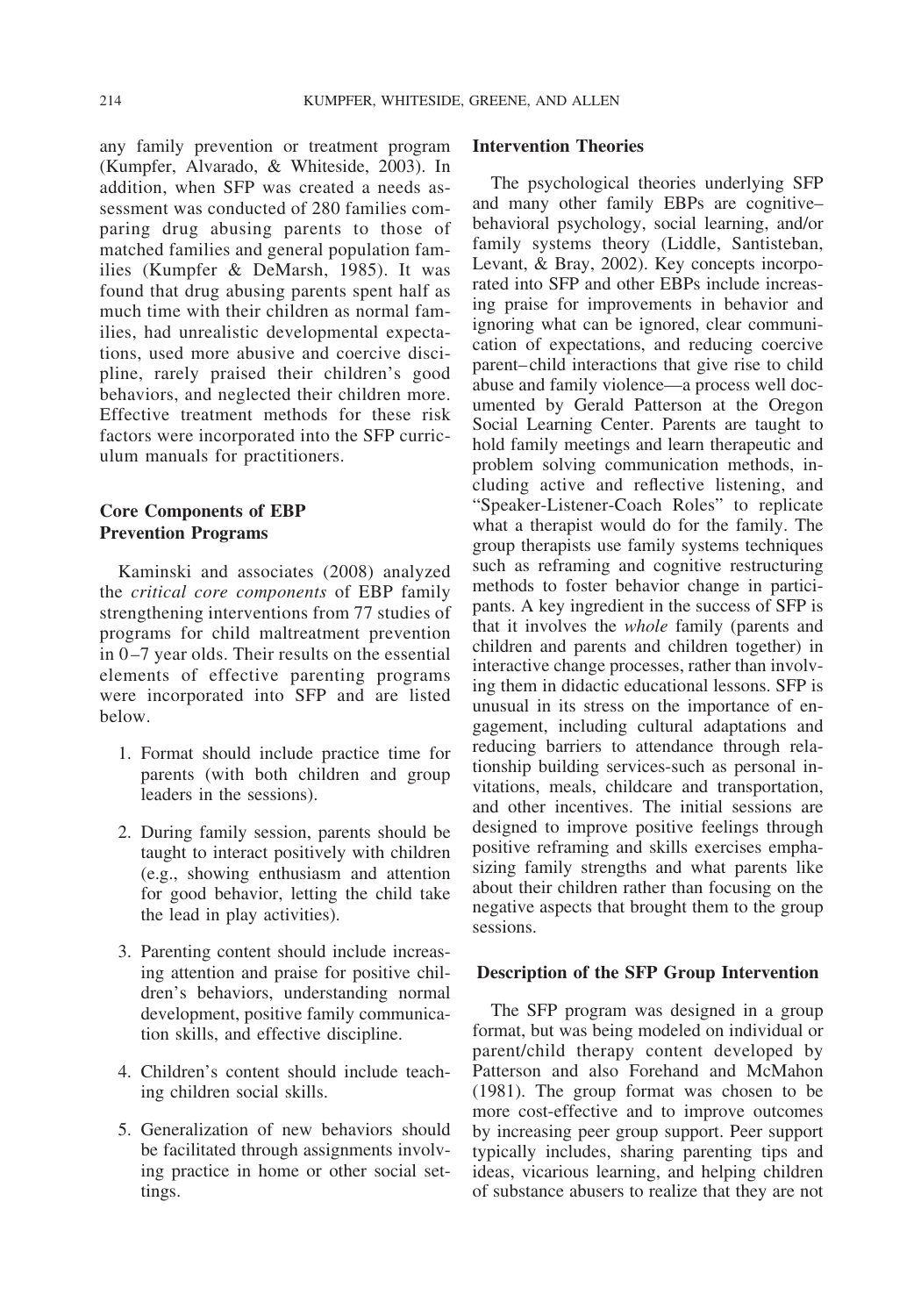alone. The selective SFP variants for high risk families last for 14 2.5 hr weekly sessions and the universal SFP lasts for seven 2.5 hr weekly sessions. To remove barriers to attendance and allow the clinicians' time to observe and coach parents to improve their interactions with their children, SFP begins with a meal with parents and their children sitting together as families. Meals may conclude with warm-up and welcome exercises, sometimes lead by a family. Following the meal, parents and children separate to attend 1-hr parenting or children's social skills training classes. In the second hour, they rejoin as families to practice the new skills they learned in their separate sessions. They are sent home with assignments to practice and implement the skills at home and report back the next week on their success and challenges. Some agencies are also training home visitors or case managers to reinforce these new skills in home practice sessions. See content listed below:

- 1. *The Parent Skills Training* (*PT*) includes: group building, teaching family members how to increase resilience through developing and supporting dreams and goals, stress management, anger coping, using supportive communication; encouraging desired behaviors using humor, reasonable consequences, and positive attention and reinforcement. The program also promotes behavioral goal statements, differential attention, and positive communication. Additional topics include discipline, problem solving, maintenance, and implementing self-change behavioral programs.
- 2. *The Youth Skills Training Program* (*ST*) includes a rationale for the program, communication of group rules, stress management, social skills of attending and reflective listening, appropriate assertive behavior, problem solving, coping with anger, decision making, communication rules and practice, understanding and managing feelings and conflict, resisting peer pressure, media and drug education, dating and relationships, compliance with family or school rules, and resources for help and review.
- 3. *The Family Skills Training* (*FT*) provides additional information and a time for the families to practice communication skills (with group leader support and feedback). Families are encouraged to spend positive "home practice" time with their children weekly, called Child's Game in the original SFP 6–11, an adaptation of Child's Game by Forehand and McMahon (1981) and "Our Time" in the SFP 12–16 version. Parents or relatives learn to interact with their children in a nonpunitive, noncontrolling, and positive way. In the five sessions of Family Game meetings, family members are trained to improve family communication through Speaker/Listener/Coach role plays using active and reflective listening, structured family meetings, and problem solving steps. Four sessions of Parents' Game focuses on role plays during which the family members practice giving clear directions and effective discipline techniques with their children. The 1st session focuses on group building, program content, contracting and brainstorming possible solutions for barriers to attendance. The 14th session focuses on generalization of gains and connecting to support services. The final week session is a graduation celebration with invited guests. Activities planned by the families to highlight their cultural traditions (music, food, dance, entertainment), and what they have learned in testimonials. Table 1 provides an overview of the 14 SFP sessions plus graduation.

Parents' and children's classes are each led by two SFP group leaders, preferably a man and a woman of ethnicities matching the clients in each group. The SFP uses written group leader manuals detailing in depth each lesson plan and containing all parent and children's handouts. The Parent's Handbook and Children's Handbook contain readings, homework assignments, and in-class exercises. An SFP Implementation Manual also discusses ideas for how to best recruit families, the engagement process, group process problems that can arise and suggestions for solutions. All course materials as well as fidelity and quality checklists, attendance records and outcome instruments for parents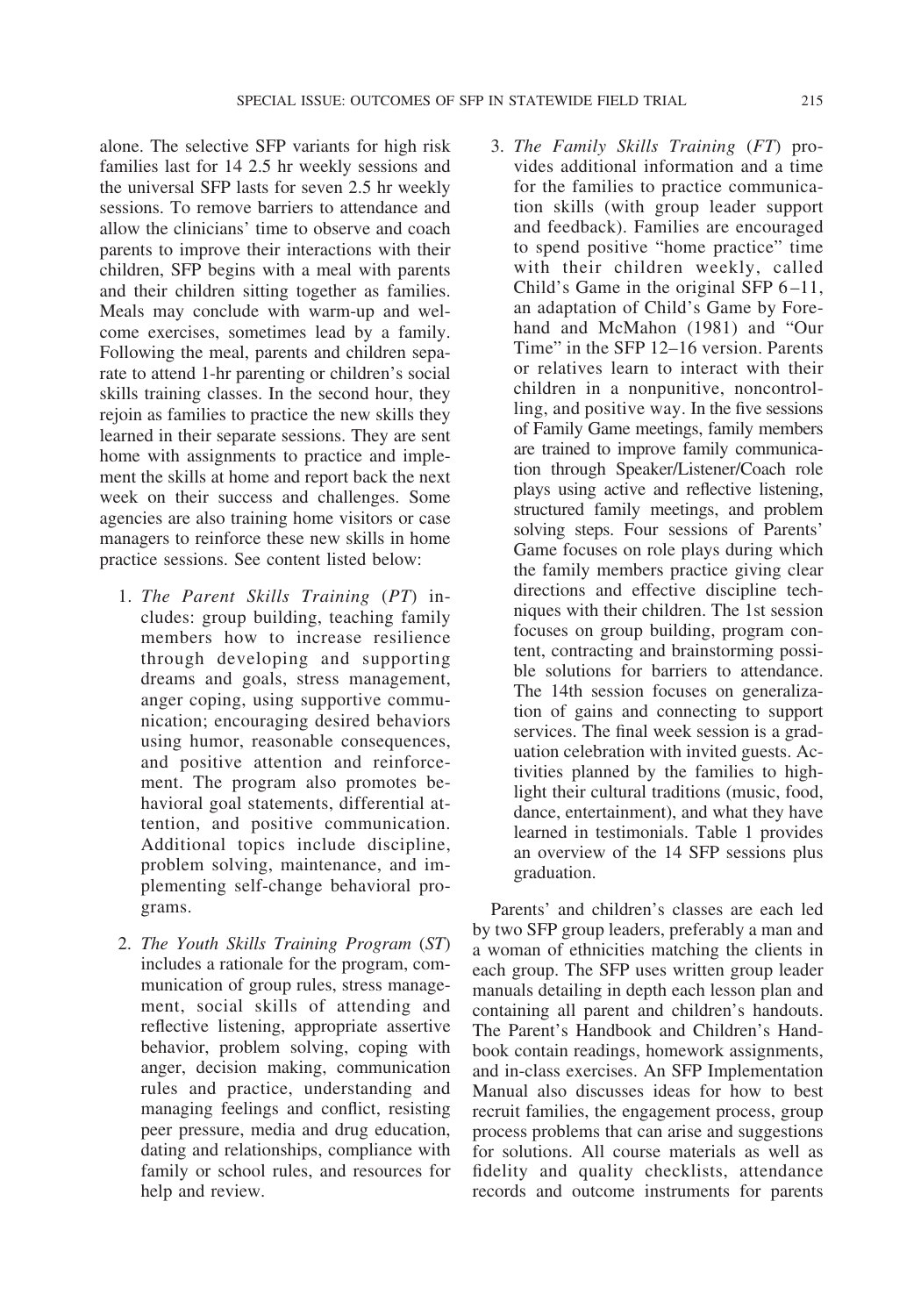|                      | Contents of The SFP 6-11 Year Sessions |                                             |                                                     |                                               |                                |                                               |
|----------------------|----------------------------------------|---------------------------------------------|-----------------------------------------------------|-----------------------------------------------|--------------------------------|-----------------------------------------------|
|                      |                                        | Youth                                       |                                                     | Parents                                       |                                | Family                                        |
| Session              | Topic                                  | Details                                     | Topic                                               | Details                                       | Topic                          | Details                                       |
|                      | Hello and Rules                        | Why we're here, what<br>we will do          | Introductions                                       | Rules, rationale, incentives                  | Introductions                  | Overview of program                           |
| $\mathcal{L}$        | Social Skills -<br>Listening           | Learn to listen better                      | Managing Stress                                     | Developmental<br>expectations                 | Our Time Game                  | Show and tell from<br>classes                 |
|                      | Social Skills<br>Speaking              | Learn to speak clearly                      | Rewards                                             | Using good reinforcements                     | Our Time Game                  | Focus on rewards and<br>feelings              |
|                      | Creating Good<br>Behavior              | Secret rules of success                     | Objectives<br>Goals &                               | Determining changes goals                     | Goals & Objectives             | Goal-setting activities                       |
| 5                    | "No" yaS oT woH                        | Steps to avoid peer<br>pressure             | Noticing &<br>Ignoring                              | Behavioral charts                             | Noticing &<br>Ignoring         | Negotiating chores<br>and rewards             |
| ∘                    | Communication                          | Learning to use "I"<br>messages             | Communication                                       | Clear and unclear requests                    | Communication                  | learned skills<br>Practice newly              |
|                      | Communication                          | Practicing listening and<br>speaking        | Communication                                       | Family meetings and<br>management             | Communication                  | More practice of<br>skills                    |
| ∞                    | Alcohol & Drugs                        | Consequences, normative<br>info, etc.       | Alcohol, Drugs,<br>& Families                       | Generational transmission                     | Learning from<br>Parents       | More skills practice<br>on neutral topic      |
| 0                    | and Prob. Solving<br>Peer Resistance   | Staying out of trouble                      | Problems<br>Solving                                 | Providing clear<br>instructions               | Problem Solving                | Skills practice on a<br>sensitive topic       |
| $\equiv$             | Parent's Game                          | Practicing clear requests                   | Setting Limits                                      | noncompliance<br>Dealing with                 | Parent's Game                  | attention, directions<br>Discipline, rewards, |
|                      | Coping Skills                          | Recognizing feelings                        | Setting Limits                                      | Problems with physical<br>pumsh               | Parent's Game                  | Logical and natural<br>consequences           |
| $\overline{c}$<br>13 | Coping Skills<br>Coping Skills         | Dealing with criticism<br>Coping with anger | Using Behavior<br><b>Setting Limits</b><br>Programs | Problem solving behaviors<br>How to implement | Parent's Game<br>Parent's Game | Punishment practice<br>Time-out Practice      |
| $\overline{4}$       | Resources and<br>Review                | Finding safe people to<br>help              | good behavior<br>Maintaining                        | Generalization and<br>maintenance             | Family Resources               | Review of all that has<br>been learned        |
| 15                   | Graduation                             | Presentations, awards,<br>certificates      | Graduation                                          | Presentations, awards,<br>certificates        | Graduation                     | Presentations, awards,<br>certificates        |

|       | <i>session</i><br>ζ   |
|-------|-----------------------|
|       | ear'                  |
|       | $\bar{C}$             |
|       |                       |
|       | $\cdot$ of The SFP 6  |
| Table | $\mathcal{L}$ ontents |

# 216 KUMPFER, WHITESIDE, GREENE, AND ALLEN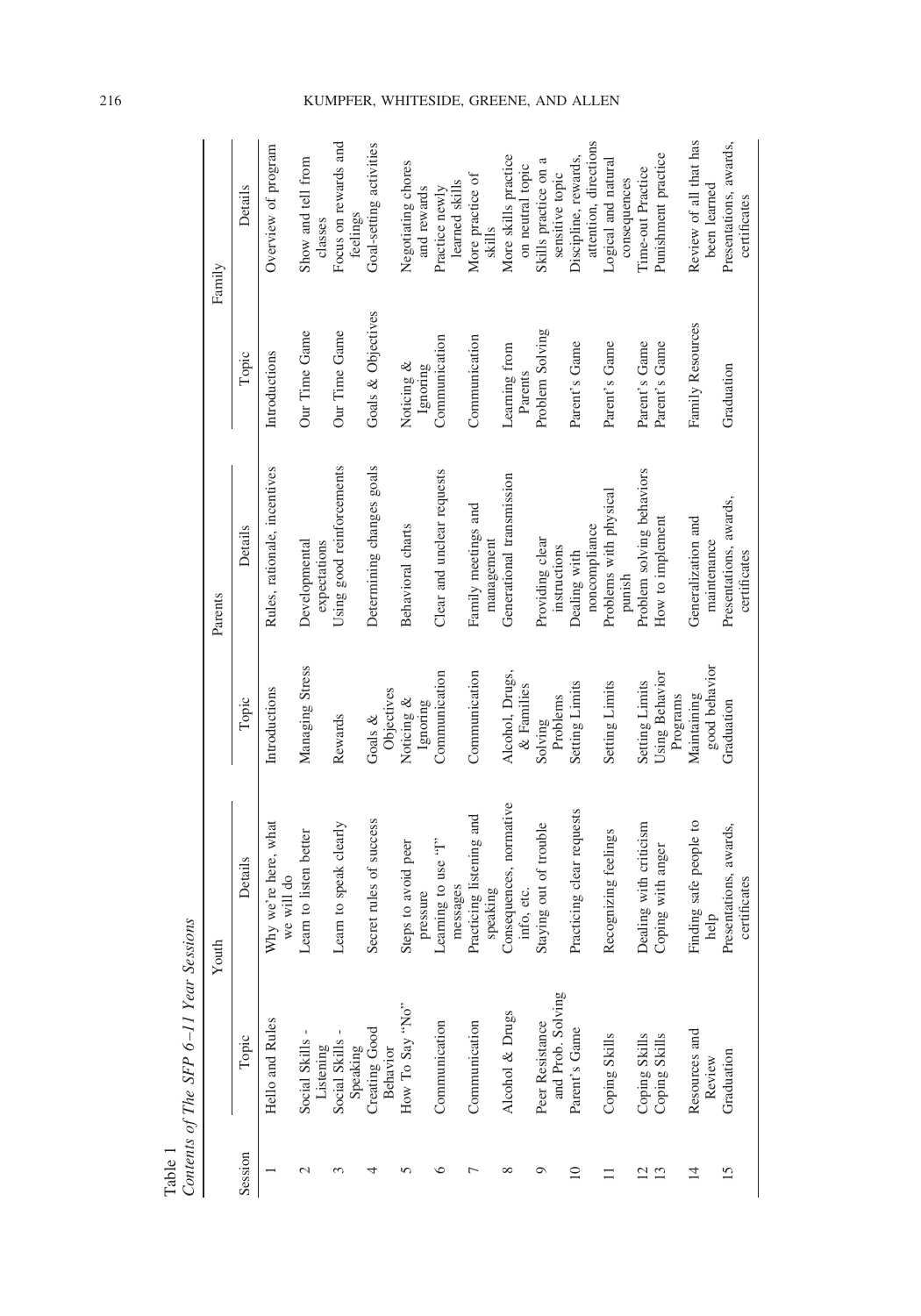and children are distributed as a master set on CD with a limited site license to copy as needed for the agency's own use.

# **Research History of the SFP Group Intervention**

SFP is an evidence-based program that has been culturally adapted and tested with many types of clients. SFP has a long history of research demonstrating its effectiveness with numerous populations. The positive SFP outcomes are based on eight independent replications in NIAAA/NIDA/NIMH/CSAP-funded RCTs with up to 10 year follow-ups (Kumpfer, Alvarado, Whiteside, & Tait, 2005; Spoth, Redmond, Mason, Kosterman, Haggerty, & Hawkins, 2005; Spoth, Redmond, Shin, & Azevedo, 2004). SFP was originally developed and tested on a NIDA RCTs as a 14-session, selective prevention intervention for 6- to 12-year-old children of substance abusers (DeMarsh & Kumpfer, 1985; Kumpfer & DeMarsh, 1985). SFP was found to improve the most salient risk and protective factors for substance use guided by its underlying etiological theory, the SEM-tested Social Ecology Model of Adolescent Substance Abuse (Kumpfer, Alvarado, & Whiteside, 2003). Those causal factors include family environment (conflict, communication, organization, and cohesion), parenting skills (supervision, positive parenting, communication of positive family values), and youth factors (resilience, depression, overt and covert aggression, and social skills).

Based on these promising results, a shorter 7-session universal prevention version of SFP for families of lower risk 10–14 year olds was developed and tested in two NIDA/NIMH RCTs, with families recruited from schools in 20 southern Iowa counties (Kumpfer, Molgaard, & Spoth, 1996). The 4-, 6- and 10-year follow-ups results of SFP 10–14 years (Spoth, Redmond, & Shin, 2001; Spoth et al., 2004) suggest it is twice as effective as other schoolbased substance abuse prevention programs (Cochrane Review; Foxcroft, 2006; Foxcroft et al., 2003). None of the children by the 6-year follow-up had begun methamphetamine use compared to 3.2% in no-treatment schools or 3.6% in the comparison parenting program making SFP 10–14 years the only proven methamphetamine prevention program (Spoth, Clair,

Shin, & Redmond, 2007). Additionally, the researchers reported that 10 years later there were dramatic reductions of 220 to 300% in diagnosed mental health problems (depression, social anxiety, phobias, and personality disorders) by age 22 years in the 6th graders who attended SFP schools (Spoth et al., 2005).

In the 1990s, the program was culturally adapted on federally funded effectiveness trials with diverse populations (African American, Hispanic, Asian, Pacific Islander, and Native American) from different states to improve generalizability of the results. It is expected that each local agency will make additional local and cultural adaptations to make the program more relevant and increase the feeling of participants that this program was designed for families "like us." The steps to cultural adaptation used by SFP implementers are described in Kumpfer, Pinyuchon, de Melo, and Whiteside (2008). Generally, the final culturally adapted versions are not "deep structure" changes, but more often are "surface structure" changes resulting in culturally appropriate ways of communicating with, engaging, and enrolling families. In addition, session exercises, songs, stories, games, food, and music are matched to the local culture to incorporate cultural traditions and enhance cultural pride and identify. For example in the American Indian versions, a community elder is often invited to do a "blessing ceremony" at the beginning of the group. The children's Name Game in the first introduction session was not sharing their favorite ice cream, but their favorite or totem animal. In the last sessions where parents learn clear communications and directions for children, group leaders are encouraged to have parents teach children some cultural art that could be used in the graduation party, for example, making drums and flutes for boys and shawls and traditional Navajo dances for the girls. Hispanic parents taught children how to make piñatas. Asian parents taught their children origami to make 1,000 cranes for the graduation party. Pacific Islander parents taught grass skirt making and traditional dances and songs.

Five studies found that culturally adapted SFP versions improved enrollment and retention by an average of 40%. These studies, including African American, Hispanic, Asian, Pacific Islander, and Native Americans, nevertheless produced outcomes no better than the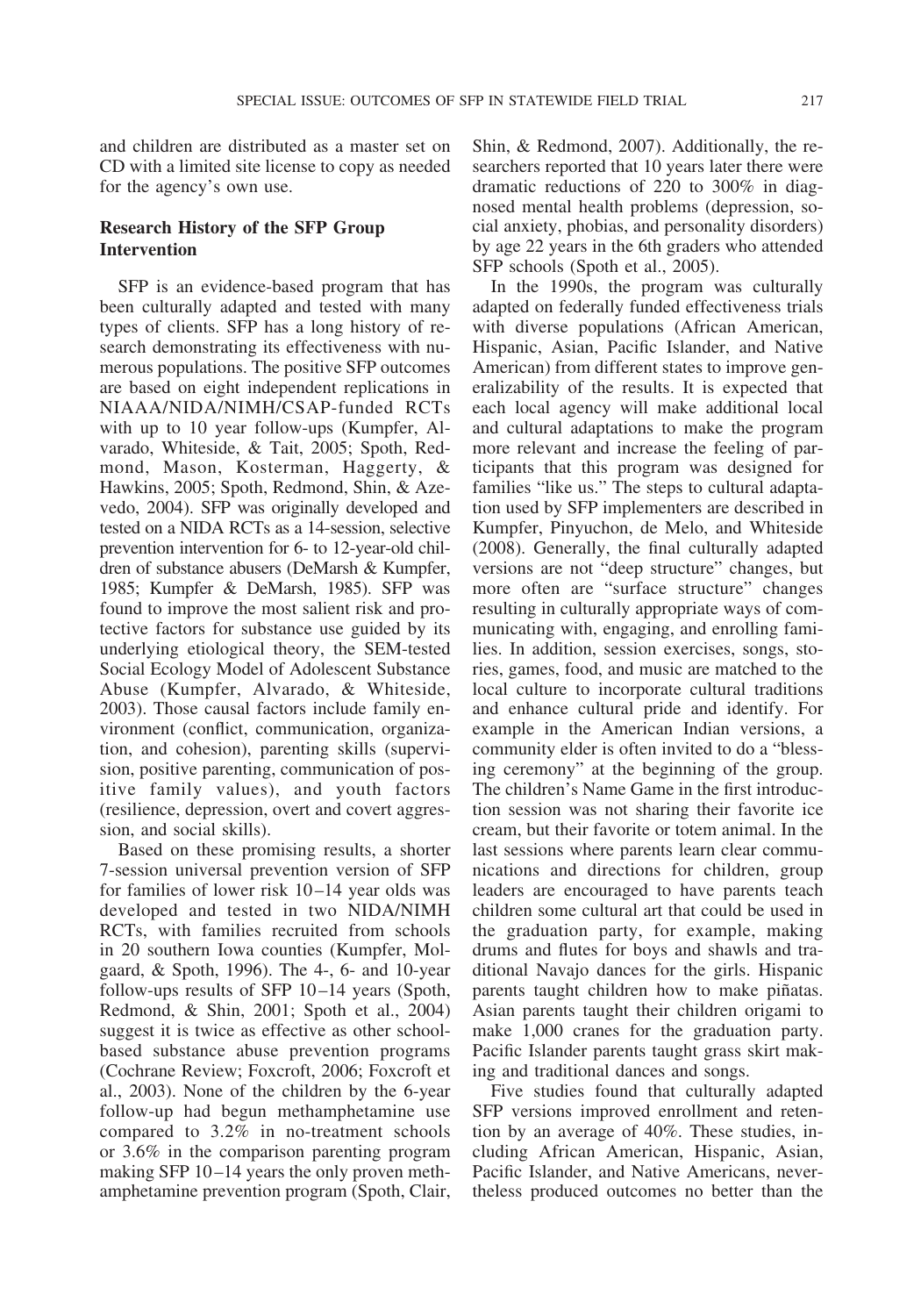generic SFP comparison groups (Kumpfer, Alvarado, Smith, & Bellamy, 2002). Of course, improving family engagement and enrollment is extremely important, indicating a need to culturally adapt EBPs. New age-adapted versions of SFP have been developed for 3–5 and 12–16 year olds. The results of these new versions are reported in this article.

Cost-benefit studies (Aos et al., 2004; Miller & Hendrie, 2008; Spoth, Guyll, & Day, 2002) report a positive cost/benefit ratio of \$9.60 to \$11. The most recent SAMHSA cost/benefit study (Miller & Hendrie, 2008) suggested that SFP prevented the highest percent of youth from using alcohol (18%), marijuana (15%), and other drugs (11%) compared to other prevention programs. The reported cost/benefit ratio of \$11 saved/dollar spent should in fact be closer to \$36. This is because in addition to the targeted child who benefits from a family intervention, others are also positively impacted, including siblings and parents whose stress, depression, and substance abuse are reduced.

# **Rationale for the Statewide Phase 5 Research**

The final goal of any EBP is to be tested in a NIH Phase 5 large scale study and demonstrate effectiveness. Several well-publicized studies have reported reductions in the effectiveness of evidence-based prevention programs when not implemented with fidelity and quality in community settings (Gottfredson et al., 2006; Henggeler, Melton, Brondino, Schure, & Hanley, 1997). These studies questioned whether and how well evidence-based programs originally tested in well controlled, but sometimes artificial, research conditions can be implemented on a statewide or national level. Most prior research suggested a watering down of effectiveness when programs are not under the careful observation of the program developer and researcher or tested in larger scale implementations (Tobler & Stratton, 1997).

For instance when SFP was implemented by a community coalition of five government entities and multiple services providers in the Washington, DC, area under a NIDA RCT research grant, the actual program implementation quality was low. This trial produced statistically significant positive results, but with effect sizes smaller than the normally high effect sizes found in other community sites (Gottfredson et al., 2006). The less than optimal organizational setting and artificial research situation resulted in reduced effectiveness. SFP was not contracted to real family services agencies, but to government entities who hired individual contractors as group leaders. Staff turnover and lack of commitment to the project was higher than usual and contributed to the difficulties in family recruitment, retention, and quality of results.

In addition the planned African American cultural adaptation specified in the grant in the 3rd and 4th year was dropped because of concerns with sufficient power. This demoralized the largely African American program providers and reduced recruitment and retention. As an example, only 51% of families who were eligible enrolled, while 35% of those who were enrolled never attended a single session. Because of the intent-to-treat design analysis (Gottfredson et al., 2006) that included all enrollees in the data analysis (even if they never attended the program), the size of the outcomes was further reduced by more than a third. In addition, of the 65% that did attend SFP, those participating attended average of only 8 of the 14 sessions. Families were recruited universally through advertisement, as there was no therapeutic agency client base from which to recruit participants, because SFP was not run through actual drug or social services agencies, but by government entities contracting for services. These factors contributed to reduced clinical quality of delivery.

Although fidelity to the curriculum content was high at 91 and 92% for the parent and child curriculums as measured by fidelity checklists conducted by the research assistants, fidelity was much lower (62%) for the family practice sessions which are more difficult for less well trained community providers to deliver. Fidelity to completing all elements of the lesson plans was achieved because group leaders knew when the graduate research assistants were coming to observe and had the session fidelity checklists and so were able to refer to the checklists to assure all parts were completed. On site visits the program developer observed low quality in the more subjective parts of the sessions such as engaging the families and responding appropriately to family questions. It is much harder for inexperienced graduate students to judge qual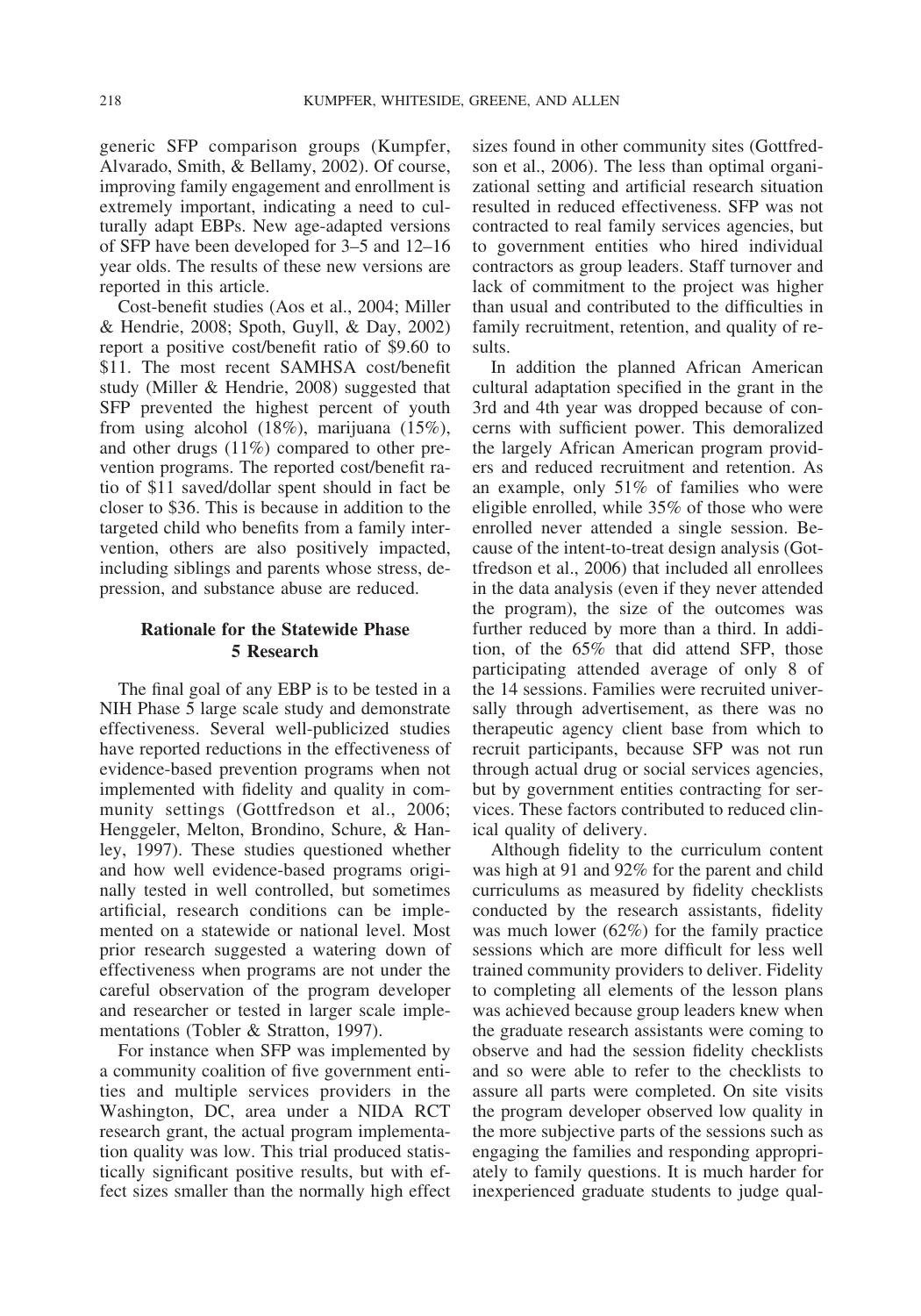ity of the group process and the clinical appropriateness of the group leader's responses. Unsurprisingly, results were found to be stronger when the program implementation was better (Fox et al., 2003).

Despite these breaches of quality, many positive parenting, family, and children's results were found in the Washington, DC. SFP 6–11 studies even by the immediate posttest, suggesting that the program is robust in replication or dissemination efforts. Despite comparison to a minimal contact control of four sessions that itself resulted in some significant improvement), SFP resulted in significant improvements in family conflict, parenting confidence, and children's antisocial behavior, school progress, and social skills.

Because many researchers and policymakers are skeptical that EBPs get positive results when taken to scale, this study demonstrates that SFPI when implemented with good training, site visits, and evaluation feedback obtains results similar or superior to those obtained in RCTs. This is unsurprising because local agencies typically have higher standards for implementation and clinical experience, than the often necessarily somewhat artificial circumstances required in the original RCTs conducted by researchers.

#### **Research Method**

#### **Research Design**

The statewide outcome evaluation of SFP involved a quasi-experimental, repeated measures, pre and posttest design with standardized instruments being administered to parents and children attending the program. Post hoc subgroup comparison groups were created as recommended by Campbell and Stanley (1963) to create a quasi-experimental design that allows for a higher level of control for most threats to internal and external validity. The post hoc group comparison groups included the four different SFP age versions: SFP 3–5 years, SFP 6–11 years, SFP 10–14 years, and SFP 12–16 years. This analysis addressed the research question of whether the different age versions of SFP result in differential effectiveness for the intended outcomes. The hypothesis was that the older age versions of SFP designed for adolescents, who should have more problems at the pretest, would have better outcomes because

they have more room for improvement. In addition, the 14-session SFP 12–16 that was designed for high-risk families was expected to have better outcomes than the 7-session SFP 10–14 that was designed for low risk universal families from schools in Iowa (Kumpfer, Molgaard, & Spoth, 1996).

#### **Participants**

Families with youth at-risk for substance abuse and delinquency were recruited by 54 local community agencies in New Jersey with emphasis on serving families with a history of substance abuse and/or involved with substance abuse treatment and prevention agencies, child welfare (Division of Youth and Family Services), mental health services agencies, faithbased agencies, and the criminal justice system. Because SFP 3–5 years and SFP 12–16 years were developed after the study began, agencies were slow to adopt them and sample sizes were smaller. Agencies determined which of the four age versions they wanted to implement and this further contributed to unequal group sizes for the four age variants.

A total sample size of over 1,600 families from 142 cycles participated in one of four age versions of SFP over the 3 years of this research between July 1, 2004 and June 30, 2007. Because of the large number and varied types of high-risk families in this statewide implementation, a table of gender, age, race, and ethnicity characteristics by percentages will not be included in this article. Generally, about 66% of the attending parents were female and 34% male. All ethnicities were included including about 40 Korean families from the Newark area. More families participated in SFP groups over the 142 cycles, but only those with completed pre and posttest data were included in this report.

#### **Data Collection Methods**

The site coordinator or agency representative read the script attached to the directions for administration of the instrument and had the parents complete the instrument. This instrument was administered to all parents attending the final program session. The data was recorded by the parents on printed questionnaires and returned to the site coordinator. The instru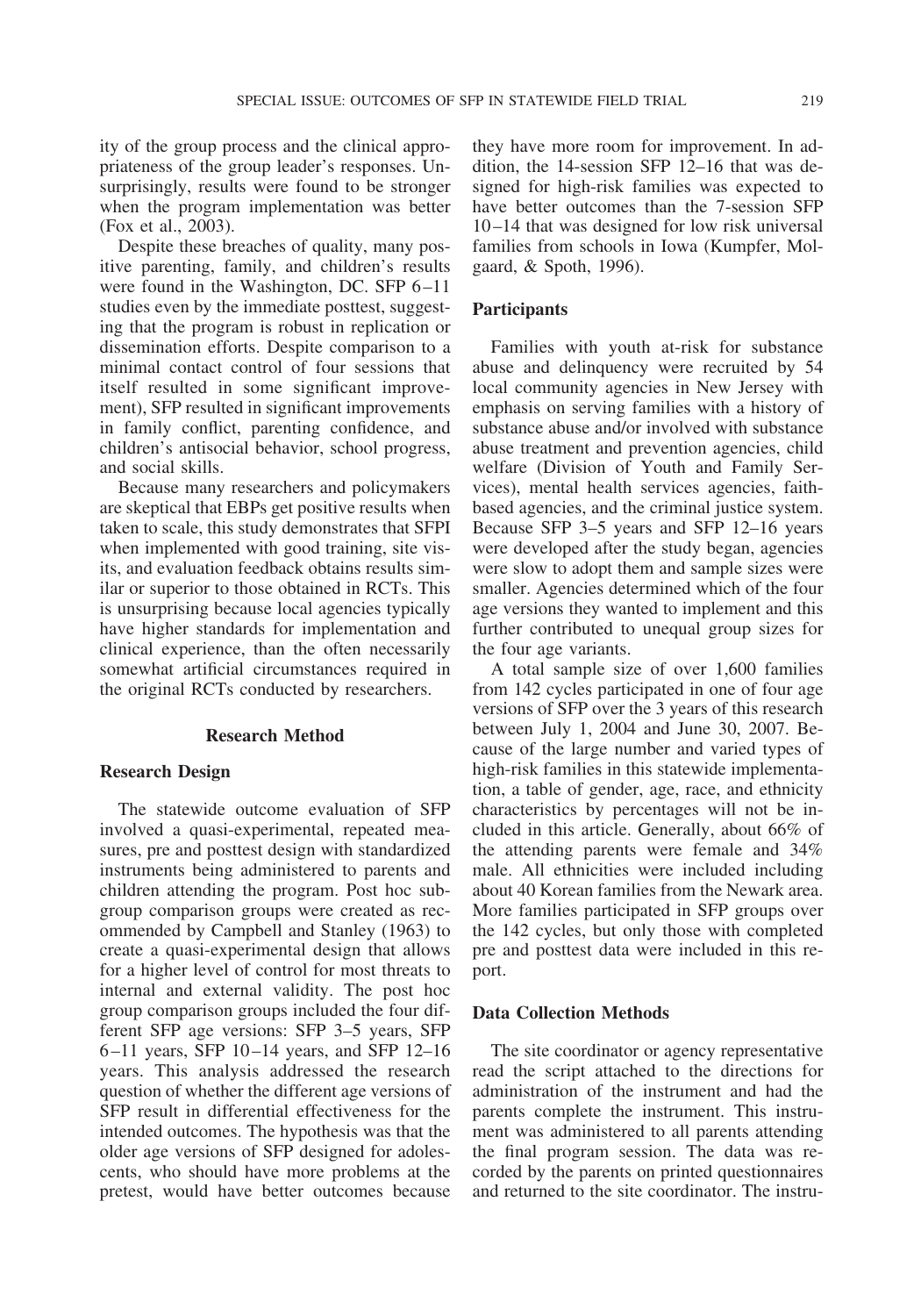ments were sent to Lutra Group for data entry and analysis. Because the retrospective test contains both the pre and posttest, no names or unique identifier were required on the surveys to link the data, thus increasing assurances to the parents of confidentiality.

#### **Evaluation Instruments**

Because of the need for a short, research quality, practitioner friendly evaluation instrument, an "Adult Retrospective Pre- and Posttest" was developed for the New Jersey SFP Initiative. This standardized SFP parent interview questionnaire contains 195-items selfreport items including a number of scales taken from standardized outcome evaluation instruments and clinical diagnostic instruments. The instruments used for the outcome data collection were created by Dr. Kumpfer on the basis of standardized CSAP and NIDA core measures. The parent instrument is three pages in length. A child instrument that is two pages in length was created but discontinued because of increased testing burden and low internal consistency (Cronbach's  $\alpha$ ) of the children's' results. The combined retrospective pretest and posttest instrument was administered by site staff in the parent group at the final session of the classes. It was recommended that group leaders not administer the questionnaires because they also contain a client satisfaction scale and rating of the characteristics of the four group leaders.

#### **Instrument Scales**

The questionnaire comprised of 20 questions collecting demographic information about the parents, children, and family. There is a 40 question Parenting Scale (Kumpfer, 1984) with subscales measuring positive parenting, parent involvement, SFP parenting skills, family organization, family cohesion, family communication, parent supervision, parenting efficacy, family conflict, and parent and child alcohol and drug use. A 44-question Parent Observations of Child Activities (POCA) scale (Kellam, 1972) with subscales measured children's overt aggression, covert aggression, concentration problems, criminal behavior, impulsivity, hyperactivity, depression, and sociability. The POCA has similar scales to the Achenbach and Edelbrock (1988) Child Behavior Checklist (CBCL), but POCA has a 5-point scale and is more sensitive to smaller changes than the CBCL. Additionally, the wording is simpler for low education families and minimizes offensive wording.

The Family Strengths and Resilience Assessment (12-items) is a brief 5-point checklist created by Karol Kumpfer and Carl Dunst (1997) for the American Humane Association to improve measurement of outcomes in child abuse and neglect cases. We have found this global scale to be very change sensitive and a good outcome measure of positive changes in the family's situation. Parent alcohol, and illicit drug use including age of first use and 30-day substance use rates for tobacco, alcohol, marijuana, binge drinking, and other illicit drugs was measured using the CSAP/GPRA drug use measures from the Monitoring the Future (Johnston, Bachman, & O'Malley, 1998) and the National Household Survey (SAMHSA/OAS, 2003).

The children's social and life skills were measured by selected items from the Gresham and Elliot Social Skills Scale (1990). The parent's parenting efficacy and skills were measured by the 10-item Kumpfer Parenting Skills. The family conflict, organization, communication, and cohesion were measured by Moos Family Environment Scales (Moos, 1974). To reduce testing burden, only subscales of selected Core Measures instruments were used for evaluation. They match the hypothesized dependent variables and were used in the construction of the testing batteries.

These instruments are designed to assess child and parent mental health, substance abuse risk and resiliencies, family management and cohesiveness, and parent and child social skills and attitudes. Use of the retrospective measure has been found in parenting programs to increase validity of the outcomes because at the pretest many parents do not know how to rate themselves or their children accurately. "Mindful parenting" exercises and charting their parenting behaviors and those of their children improve their awareness of actual behaviors (Kumpfer, Alvarado, Smith, & Bellamy, 2002). This measurement instrument has been found to have high reliability and validity in prior studies.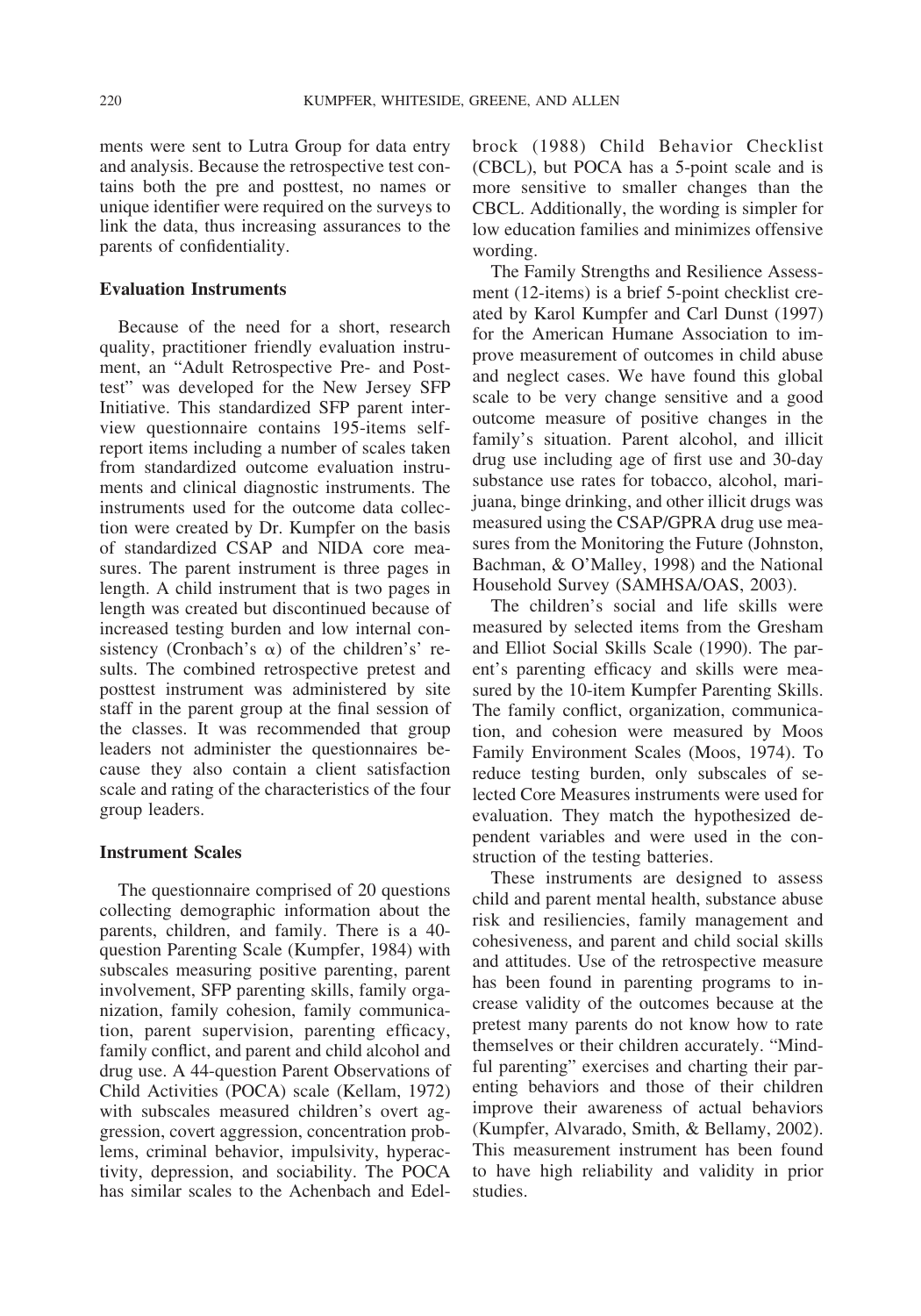### **Data Entry and Analysis**

After data cleaning (removing any names, assuring readable marks, checking for missing data, and random markings) by the research assistants, the data was hand-entered into a computer by a research assistant and sent for analysis by an independent statistical consultant who is a director of the Office of Biostatistics for a state health department using a personal PC using SPSS for Windows. The data tables were then sent to Dr. Karol Kumpfer, the primary author, to write the report to the state annually.

For this study, only the de-identified (coded) parent pre- and posttest quantitative data was entered into the SPSS program. Scale reliabilities were calculated using Cronbach's  $\alpha$  statistic. These are reported in the results section below. Outcome data analysis procedures included for each of 18 outcomes and 3 cluster variables a  $2 \times 2$  ANOVA of the pre- to posttests changes in means, *SD*s, mean change scores, ANOVA *F* values, *p* values for statistical significance. Additionally, effect sizes of the outcomes were calculated using Cohen's *d* and also the *d'* or partial eta squared statistic. The effect sizes can be used to compare the degree of change that is used to determine whether a program is evidence-based and which are the best programs based on the largest effect sizes in the meta-analysis. Cohen's *d* effect size is generally considered the "gold standard."

#### **Comparison Group Analyses**

Four primary SFP age version subgroups were constructed for comparison to answer the posed research question of the comparative effectiveness of the four age versions. In addition, the SFP 10–14 years is only half as long or 7 sessions, so this also examines the impact of the different length in terms of number of sessions. Additional subgroup analyses were conducted by type of agency (substance abuse treatment, community-based, faith-based, or schools), and year of implementation. However, only the age version results are presented in the publication because of space constraints. Each of these questions is listed below with the type of analysis that was conducted.

#### **Results**

The following section of the outcomes includes statistical analyses for all of the parent, family, child, and substance abuse outcomes compared for each of the four different SFP Age-Specific Curricula: SFP3-5 years, SFP 6–11 years, SFP 10–14 years, and SFP 12–16 years. Separate tables will present the parents' substance abuse reductions, parenting improvements, family improvements, and finally the children's improvements.

# **Parental Alcohol and Drug Use Reductions by SFP Age-Specific Curricula**

An analysis comparing all of the four Age-Specific Curricula of SFP for reductions in the parents' alcohol and drug use revealed that the SFP 12–16 years parents were using the most and improved significantly more by effect sizes  $(d = .43)$  than the other SFP versions. The next most effective program for reducing parental drug use was the SFP  $6-11$  years ( $d = .14$ ) followed closely by SFP  $10-14$  years ( $d = .13$ ) (Table 2).

# **Pre- to Posttest Parenting Changes by Age Version**

The table below shows that the average mean change score across all five parenting variables

Table 2 *SFP Parents Alcohol and Drug Use by SFP Age-Specific Curricula*

| No.  | Pretest | SD   | Posttest | SD   | $M$ diff. | F     | Sig. | ES d | ES d'' |
|------|---------|------|----------|------|-----------|-------|------|------|--------|
|      |         |      |          |      |           |       |      |      |        |
| 18   | 1.31    | 0.41 | 1.30     | 0.41 | (0.01)    | 3.08  | 0.08 | 0.00 | 0.13   |
| 1028 | 1.37    | 0.55 | 1.30     | 0.52 | (0.07)    | 21.95 | 0.00 | 0.14 | 0.88   |
| 251  | 1.30    | 0.47 | 1.23     | 0.45 | (0.06)    | 31.53 | 0.00 | 0.13 | 0.76   |
| 122  | 1.42    | 0.70 | 1.19     | 0.36 | (0.24)    | 59.00 | 0.00 | 0.43 | 1.34   |
|      |         |      |          |      |           |       |      |      |        |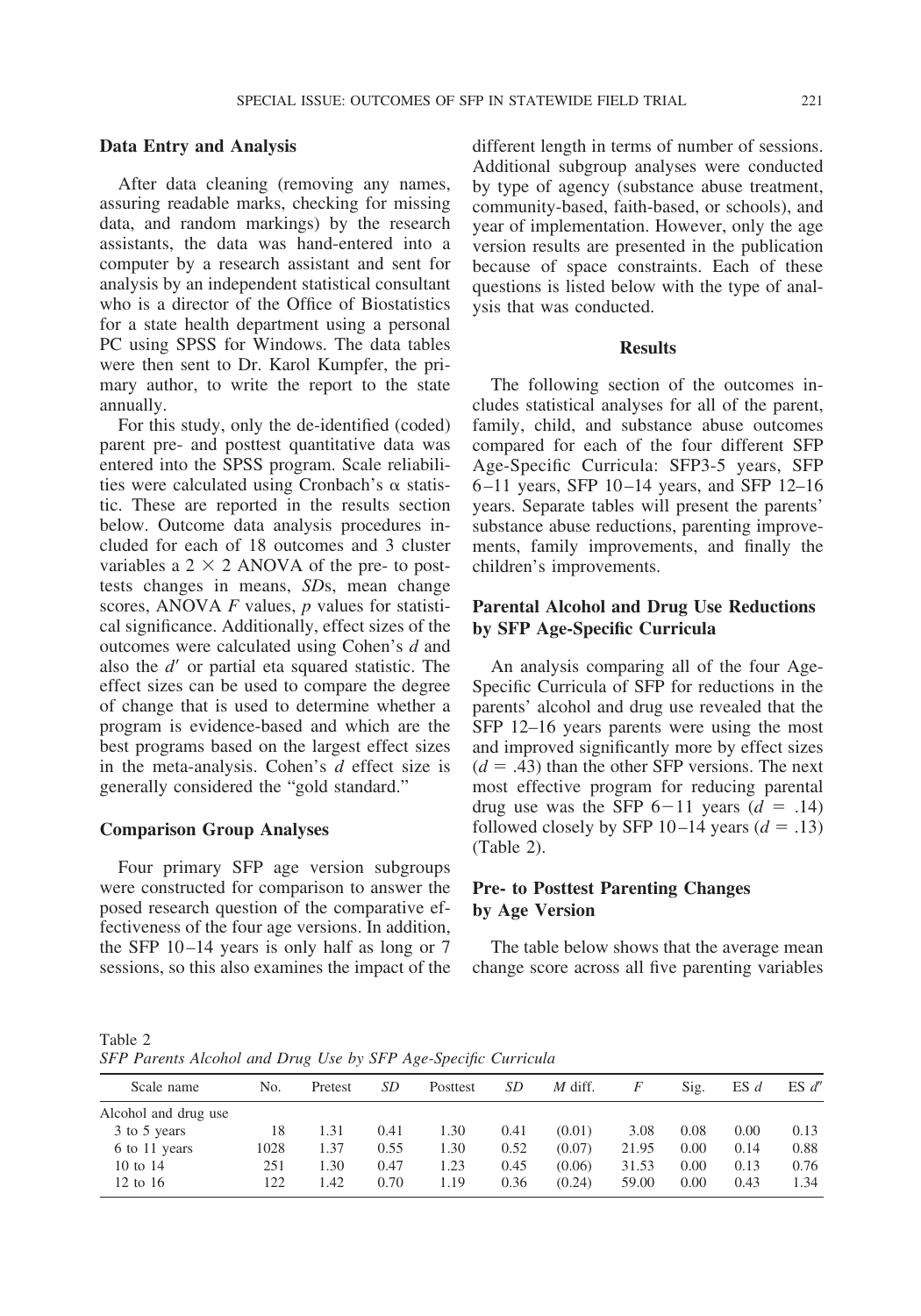for SFP  $6-11$  years was .75 ( $m = 3.34$  pretest to  $m = 4.10$  posttest score) with an effect size of  $d = 0.77$ . The next largest mean improvements in the parent's parenting ability was for the parents enrolled by the SFP 12-16 years  $(m = 3.33)$ to 4.05) or .73 mean change score with an Effect Size of  $d = 0.62$ . The effect sizes range from a high Cohen's  $d = .77$  for SFP 6–11 years to the lowest effect size of  $d = 0.60$  for SFP 3–5 years. However, because of the newness of SFP 3–5 years, the sample size of was very small this year of only 19 families. As should be expected the SFP 10–14 parents were higher in parenting skills than any of the conditions at baseline. The largest effect sizes are for improvements in Parental Supervision  $(d = .73)$ , Parenting Efficacy  $(d = .70, and Positive Paraming (d = .67)$  for the SFP 6–11 condition. The smallest improvements were for SFP 3–5 in Parenting Involvement  $(d = .49)$  (Table 3).

# **Pre- to Posttest Family Changes by Age Version**

The SFP 6–11 years groups had the best results across all of these five family outcomes shown in the table below. The effect sizes for the Family Cluster score range from a high Cohen's  $d = .77$  for SFP 6-11 years to the lowest effect size of  $d = 0.67$  for SFP 10–14 and SFP 3–5.

For most of the five family outcome scales SFP 6–11 had the best outcomes including for improving Family Cohesion  $(d = .65)$ , and Parent/Child Attachment, Family Communication  $(d = .76)$ , Family Organization  $(d = .75)$ , and Family Conflict  $(d = .34)$  as well as Overall Family Strengths and Resilience  $(d = .76)$ . However, for SFP  $12-16$  the average mean change was slightly larger with a mean change

Table 3 *All Five Parenting Outcome Statistics by Age Version*

| Scale name           | No.  | Pretest | SD   | Posttest | SD   | $M$ diff. | F       | Sig. | ES d | ES d'' |
|----------------------|------|---------|------|----------|------|-----------|---------|------|------|--------|
| Parental involvement |      |         |      |          |      |           |         |      |      |        |
| 3 to 5 years         | 18   | 3.51    | 0.83 | 4.25     | 0.47 | 0.74      | 699.66  | 0.00 | 0.49 | 1.98   |
| 6 to 11 years        | 1043 | 3.42    | 0.95 | 4.23     | 0.70 | 0.81      | 411.04  | 0.00 | 0.68 | 2.93   |
| 10 to 14             | 263  | 3.52    | 0.91 | 4.23     | 0.70 | 0.70      | 219.56  | 0.00 | 0.50 | 1.99   |
| 12 to 16             | 123  | 3.42    | 0.86 | 4.25     | 0.72 | 0.83      | 365.77  | 0.00 | 0.53 | 2.13   |
| Parental supervision |      |         |      |          |      |           |         |      |      |        |
| 3 to 5 years         | 19   | 3.23    | 0.49 | 3.94     | 0.37 | 0.71      | 843.31  | 0.00 | 0.54 | 2.16   |
| 6 to 11 years        | 1051 | 3.08    | 0.74 | 3.83     | 0.58 | 0.75      | 525.13  | 0.00 | 0.73 | 3.31   |
| 10 to 14             | 263  | 3.07    | 0.69 | 3.78     | 0.66 | 0.71      | 303.62  | 0.00 | 0.58 | 2.33   |
| 12 to 16             | 128  | 2.97    | 0.73 | 3.69     | 0.63 | 0.72      | 497.72  | 0.00 | 0.60 | 2.46   |
| Parenting efficacy   |      |         |      |          |      |           |         |      |      |        |
| 3 to 5 years         | 18   | 2.91    | 0.66 | 3.67     | 0.76 | 0.76      | 755.46  | 0.00 | 0.51 | 2.05   |
| 6 to 11 years        | 1048 | 3.15    | 0.86 | 4.03     | 0.67 | 0.88      | 446.00  | 0.00 | 0.70 | 3.06   |
| 10 to 14             | 262  | 3.20    | 0.90 | 4.02     | 0.69 | 0.82      | 287.68  | 0.00 | 0.56 | 2.28   |
| 12 to 16             | 123  | 3.12    | 0.82 | 4.06     | 0.66 | 0.94      | 388.27  | 0.00 | 0.54 | 2.18   |
| Positive parenting   |      |         |      |          |      |           |         |      |      |        |
| 3 to 5 years         | 18   | 4.21    | 0.67 | 4.58     | 0.41 | 0.37      | 747.82  | 0.00 | 0.51 | 2.04   |
| 6 to 11 years        | 1049 | 3.67    | 0.93 | 4.53     | 0.55 | 0.86      | 382.29  | 0.00 | 0.67 | 2.82   |
| 10 to 14             | 261  | 3.82    | 0.86 | 4.53     | 0.52 | 0.71      | 277.25  | 0.00 | 0.55 | 2.23   |
| 12 to 16             | 123  | 3.69    | 0.90 | 4.50     | 0.70 | 0.81      | 408.24  | 0.00 | 0.56 | 2.24   |
| SFP parenting skills |      |         |      |          |      |           |         |      |      |        |
| 3 to 5 years         | 18   | 3.60    | 0.59 | 4.14     | 0.51 | 0.54      | 538.99  | 0.00 | 0.43 | 1.74   |
| 6 to 11 years        | 1049 | 3.39    | 0.74 | 3.88     | 0.65 | 0.48      | 297.69  | 0.00 | 0.61 | 2.50   |
| 10 to 14             | 256  | 3.40    | 0.70 | 3.86     | 0.60 | 0.46      | 216.59  | 0.00 | 0.49 | 1.97   |
| 12 to 16             | 124  | 3.31    | 0.62 | 3.86     | 0.58 | 0.56      | 279.44  | 0.00 | 0.46 | 1.85   |
| Parent cluster scale |      |         |      |          |      |           |         |      |      |        |
| 3 to 5 years         | 19   | 3.47    | 0.44 | 4.07     | 0.39 | 0.60      | 1073.24 | 0.00 | 0.60 | 2.43   |
| 6 to 11 years        | 1055 | 3.34    | 0.67 | 4.10     | 0.47 | 0.75      | 643.03  | 0.00 | 0.77 | 3.66   |
| 10 to 14             | 264  | 3.41    | 0.61 | 4.09     | 0.47 | 0.68      | 371.46  | 0.00 | 0.62 | 2.57   |
| 12 to 16             | 128  | 3.33    | 0.63 | 4.05     | 0.57 | 0.73      | 527.80  | 0.00 | 0.62 | 2.53   |
|                      |      |         |      |          |      |           |         |      |      |        |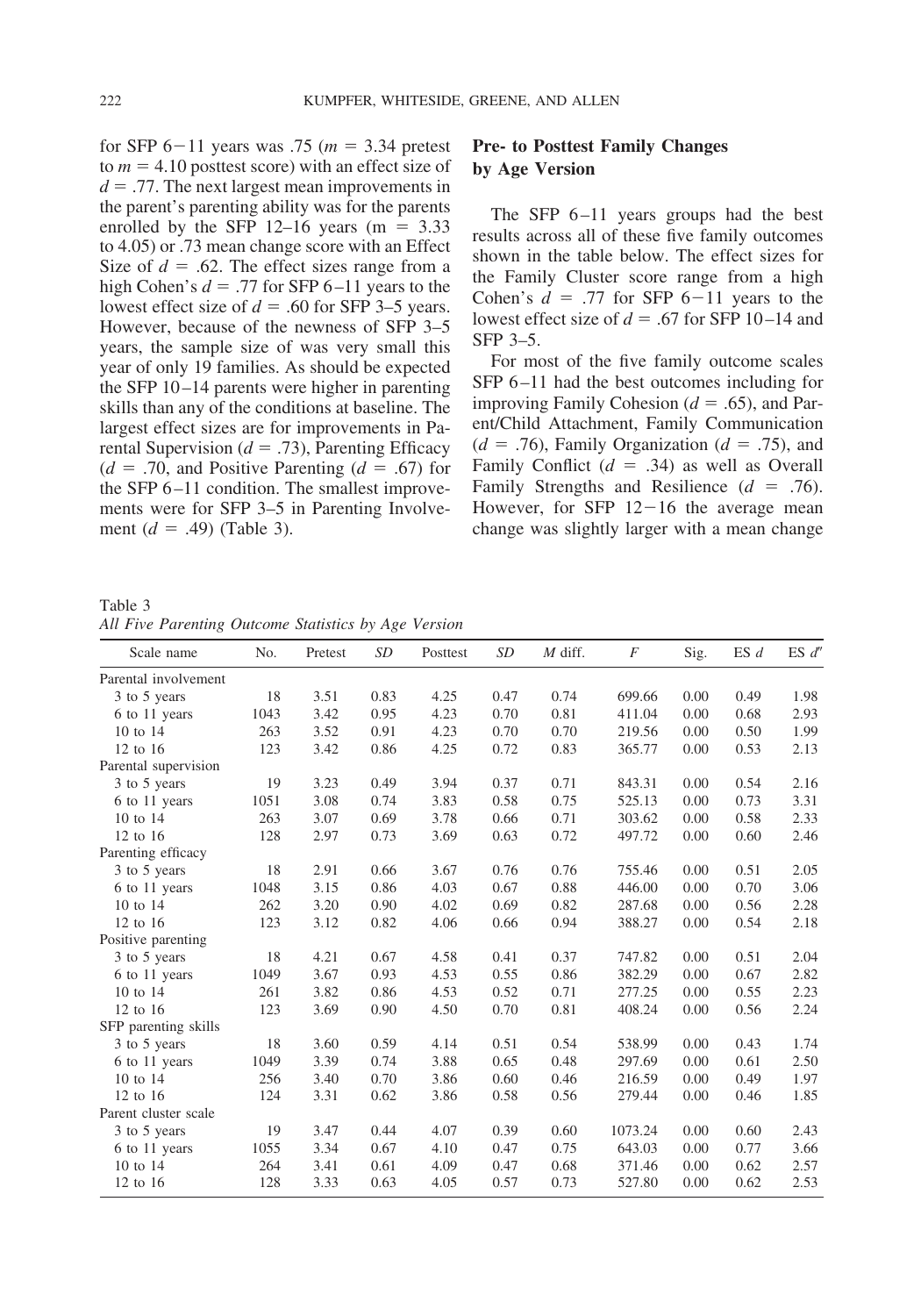of .92 compared to .91 for SFP 6–11 years (Table 4).

# **Pre- to Posttest Child and Teen Behavioral and Emotional Changes by Age Version**

As shown in the table below, the SFP 6–11 years groups had the best results according to the effect sizes (d) across five of the seven children's outcomes. The effect sizes range from a high Cohen's  $d = .77$  for SFP 6-11 years to the lowest effect size of  $d = .67$  for SFP 10–14 years and also for SFP 3–5 years.

For most of the children's outcomes SFP 6–11 years had the best outcomes including for improving Children's Concentration  $(d = .59)$ , Overt Aggression ( $d = .46$ ), ( $d = .75$ ), Depression ( $d = .46$ ), Covert Aggression ( $d = .25$ ) as well as reducing Hyperactivity  $(d = .06)$ . SFP  $12-16$  years had the second largest results; however, for SFP  $10-14$  years had the largest

Table 4 *All Five Family Outcome Statistics by Age Version*

effect sizes for two of the youth outcomes namely Social Skills and Competencies  $(d =$ .35) and reductions in Criminality  $(d = .06)$ (Table 5).

#### **Conclusions**

These research results suggest that model programs can be implemented with fidelity, quality, and get even better results than in research studies. The State of New Jersey SFP results are very robust with positive outcome results exceeding other research replications even with a statewide dissemination and a significant total 3-year evaluation sample size of 142 cycles and over 1,600 families.

This 3-year cross-site evaluation of the various SFPs provides outcomes for the largest known statewide dissemination initiative for SFP. The outcomes suggest that the evidencebased SFP can be implemented with quality and

| Scale name                  | No.  | Pretest | SD   | Posttest | SD <sub></sub> | $M$ diff. | $\overline{F}$ | Sig. | ES d | ES d'' |
|-----------------------------|------|---------|------|----------|----------------|-----------|----------------|------|------|--------|
| Family cohesion             |      |         |      |          |                |           |                |      |      |        |
| 3 to 5 years                | 18   | 3.69    | 0.69 | 4.33     | 0.42           | 0.64      | 611.38         | 0.00 | 0.46 | 1.85   |
| 6 to 11 years               | 1044 | 3.47    | 0.99 | 4.34     | 0.66           | 0.87      | 351.33         | 0.00 | 0.65 | 2.71   |
| 10 to 14                    | 260  | 3.69    | 0.90 | 4.38     | 0.60           | 0.70      | 205.64         | 0.00 | 0.48 | 1.92   |
| 12 to 16                    | 123  | 3.54    | 0.91 | 4.34     | 0.67           | 0.80      | 380.74         | 0.00 | 0.54 | 2.17   |
| Family communication        |      |         |      |          |                |           |                |      |      |        |
| 3 to 5 years                | 18   | 3.07    | 0.73 | 4.00     | 0.51           | 0.93      | 1432.45        | 0.00 | 0.67 | 2.82   |
| 6 to 11 years               | 1051 | 3.01    | 0.79 | 4.04     | 0.63           | 1.03      | 610.97         | 0.00 | 0.76 | 3.57   |
| 10 to 14                    | 263  | 3.13    | 0.72 | 4.03     | 0.60           | 0.90      | 439.06         | 0.00 | 0.66 | 2.81   |
| 12 to 16                    | 124  | 3.11    | 0.69 | 4.14     | 0.66           | 1.03      | 684.95         | 0.00 | 0.68 | 2.89   |
| Family conflict             |      |         |      |          |                |           |                |      |      |        |
| 3 to 5 years                | 18   | 3.06    | 0.66 | 2.53     | 0.78           | (0.53)    | 123.94         | 0.00 | 0.15 | 0.84   |
| 6 to 11 years               | 1039 | 2.46    | 1.10 | 2.05     | 0.83           | (0.41)    | 96.87          | 0.00 | 0.34 | 1.42   |
| 10 to 14                    | 254  | 2.58    | 1.07 | 2.20     | 0.89           | (0.38)    | 81.58          | 0.00 | 0.27 | 1.21   |
| 12 to 16                    | 123  | 2.85    | 1.05 | 2.30     | 0.80           | (0.54)    | 84.49          | 0.00 | 0.21 | 1.02   |
| Family organization         |      |         |      |          |                |           |                |      |      |        |
| 3 to 5 years                | 18   | 2.58    | 0.66 | 3.72     | 0.53           | 1.14      | 1404.58        | 0.00 | 0.66 | 2.80   |
| 6 to 11 years               | 1047 | 2.49    | 0.87 | 3.76     | 0.78           | 1.26      | 589.41         | 0.00 | 0.75 | 3.50   |
| 10 to 14                    | 262  | 2.57    | 0.88 | 3.67     | 0.77           | 1.10      | 432.34         | 0.00 | 0.66 | 2.79   |
| 12 to 16                    | 123  | 2.54    | 0.78 | 3.75     | 0.79           | 1.22      | 653.74         | 0.00 | 0.67 | 2.84   |
| Family strengths/resilience |      |         |      |          |                |           |                |      |      |        |
| 3 to 5 years                | 18   | 3.30    | 0.51 | 4.18     | 0.38           | 0.87      | 1153.29        | 0.00 | 0.62 | 2.55   |
| 6 to 11 years               | 1031 | 3.29    | 0.80 | 4.23     | 0.56           | 0.95      | 557.30         | 0.00 | 0.76 | 3.54   |
| 10 to 14                    | 248  | 3.24    | 0.82 | 4.18     | 0.56           | 0.94      | 401.00         | 0.00 | 0.65 | 2.71   |
| 12 to 16                    | 126  | 3.11    | 0.78 | 4.21     | 0.57           | 1.11      | 664.50         | 0.00 | 0.67 | 2.86   |
| Family cluster scale        |      |         |      |          |                |           |                |      |      |        |
| 3 to 5 years                | 19   | 3.18    | 0.47 | 3.87     | 0.46           | 0.70      | 1504.36        | 0.00 | 0.67 | 2.87   |
| 6 to 11 years               | 1060 | 3.15    | 0.69 | 4.06     | 0.50           | 0.91      | 643.52         | 0.00 | 0.77 | 3.66   |
| 10 to 14                    | 265  | 3.21    | 0.67 | 4.01     | 0.51           | 0.80      | 457.11         | 0.00 | 0.67 | 2.85   |
| 12 to 16                    | 128  | 3.12    | 0.62 | 4.04     | 0.52           | 0.92      | 749.31         | 0.00 | 0.69 | 3.00   |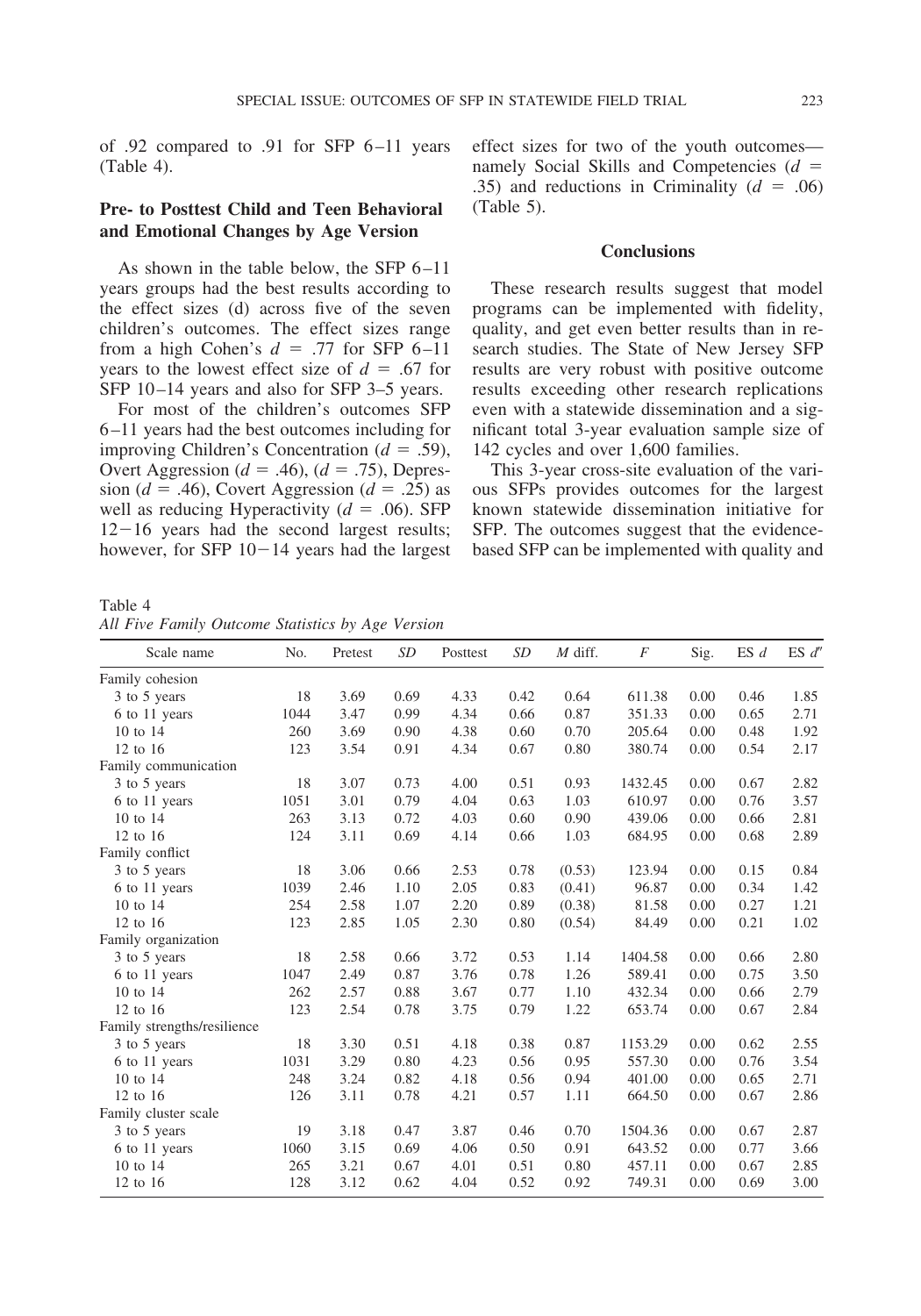| . .<br>٧<br>×<br>۹<br>× |  |
|-------------------------|--|
|-------------------------|--|

*All Child and Teen Behavioral and Emotional Outcome Statistics by Age Version of SFP*

| Scale name          | No.  | Pretest | SD   | Posttest | SD   | $M$ diff. | $\boldsymbol{F}$ | Sig. | ES d | ES $d''$ |
|---------------------|------|---------|------|----------|------|-----------|------------------|------|------|----------|
| Concentration       |      |         |      |          |      |           |                  |      |      |          |
| 3 to 5 years        | 19   | 3.30    | 0.51 | 3.91     | 0.42 | 0.61      | 598.98           | 0.00 | 0.45 | 1.81     |
| 6 to 11 years       | 1058 | 3.11    | 0.74 | 3.60     | 0.69 | 0.49      | 274.51           | 0.00 | 0.59 | 2.39     |
| 10 to 14            | 253  | 3.10    | 0.69 | 3.51     | 0.65 | 0.42      | 168.66           | 0.00 | 0.43 | 1.73     |
| 2 to 16             | 140  | 2.95    | 0.70 | 3.52     | 0.66 | 0.57      | 347.13           | 0.00 | 0.51 | 2.05     |
| Covert aggression   |      |         |      |          |      |           |                  |      |      |          |
| 3 to 5 years        | 19   | 1.93    | 0.49 | 1.68     | 0.63 | (0.25)    | 67.73            | 0.00 | 0.09 | 0.62     |
| 6 to 11 years       | 1040 | 2.01    | 0.61 | 1.80     | 0.50 | (0.21)    | 64.82            | 0.00 | 0.25 | 1.17     |
| 10 to 14            | 246  | 2.08    | 0.66 | 1.87     | 0.54 | (0.21)    | 49.26            | 0.00 | 0.18 | 0.94     |
| 12 to 16            | 137  | 2.23    | 0.70 | 1.93     | 0.60 | (0.31)    | 71.55            | 0.00 | 0.18 | 0.94     |
| Criminal behavior   |      |         |      |          |      |           |                  |      |      |          |
| 3 to 5 years        | 19   | 1.05    | 0.16 | 1.05     | 0.16 | 0.00      | 0.14             | 0.70 | 0.00 | 0.03     |
| 6 to 11 years       | 1020 | 1.10    | 0.38 | 1.09     | 0.38 | (0.02)    | 4.07             | 0.05 | 0.02 | 0.29     |
| 10 to 14            | 237  | 1.12    | 0.44 | 1.06     | 0.33 | (0.06)    | 13.19            | 0.00 | 0.06 | 0.49     |
| 12 to 16            | 135  | 1.19    | 0.45 | 1.07     | 0.24 | (0.11)    | 0.92             | 0.34 | 0.00 | 0.11     |
| Depression          |      |         |      |          |      |           |                  |      |      |          |
| 3 to 5 years        | 19   | 2.21    | 0.74 | 1.85     | 0.50 | (0.36)    | 210.37           | 0.00 | 0.22 | 1.07     |
| 6 to 11 years       | 1058 | 2.12    | 0.74 | 1.82     | 0.60 | (0.30)    | 131.38           | 0.00 | 0.41 | 1.65     |
| 10 to 14            | 255  | 2.24    | 0.75 | 1.96     | 0.65 | (0.28)    | 71.67            | 0.00 | 0.24 | 1.12     |
| 12 to 16            | 140  | 2.46    | 0.76 | 2.10     | 0.65 | (0.36)    | 135.62           | 0.00 | 0.29 | 1.28     |
| Hyperactivity       |      |         |      |          |      |           |                  |      |      |          |
| 3 to 5 years        | 19   | 2.79    | 0.90 | 2.96     | 0.88 | 0.16      | 5.25             | 0.02 | 0.01 | 0.17     |
| 6 to 11 years       | 1034 | 2.66    | 0.89 | 2.66     | 0.88 | 0.00      | 5.78             | 0.02 | 0.03 | 0.35     |
| 10 to 14            | 240  | 2.69    | 0.85 | 2.67     | 0.86 | (0.02)    | 0.17             | 0.68 | 0.00 | 0.06     |
| 12 to 16            | 136  | 2.54    | 0.80 | 2.54     | 0.78 | (0.00)    | 0.92             | 0.34 | 0.00 | 0.11     |
| Overt aggression    |      |         |      |          |      |           |                  |      |      |          |
| 3 to 5 years        | 19   | 2.21    | 0.62 | 1.79     | 0.54 | (0.42)    | 207.10           | 0.00 | 0.22 | 1.07     |
| 6 to 11 years       | 1056 | 2.15    | 0.71 | 1.82     | 0.56 | (0.33)    | 161.74           | 0.00 | 0.46 | 1.84     |
| 10 to 14            | 255  | 2.21    | 0.76 | 1.87     | 0.63 | (0.34)    | 112.92           | 0.00 | 0.33 | 1.41     |
| 12 to 16            | 139  | 2.39    | 0.67 | 1.92     | 0.60 | (0.47)    | 164.67           | 0.00 | 0.33 | 1.41     |
| Social skills       |      |         |      |          |      |           |                  |      |      |          |
| 3 to 5 years        | 19   | 3.95    | 0.57 | 4.20     | 0.52 | 0.25      | 306.87           | 0.00 | 0.30 | 1.31     |
| 6 to 11 years       | 1041 | 3.80    | 0.70 | 4.06     | 0.61 | 0.26      | 87.95            | 0.00 | 0.32 | 1.36     |
| 10 to 14            | 246  | 3.83    | 0.68 | 4.03     | 0.61 | 0.20      | 119.79           | 0.00 | 0.35 | 1.47     |
| 12 to 16            | 137  | 3.68    | 0.75 | 3.95     | 0.71 | 0.27      | 97.10            | 0.00 | 0.23 | 1.09     |
| Child cluster scale |      |         |      |          |      |           |                  |      |      |          |
| 3 to 5 years        | 19   | 3.86    | 0.35 | 4.11     | 0.33 | 0.25      | 252.76           | 0.00 | 0.26 | 1.17     |
| 6 to 11 years       | 1064 | 3.82    | 0.47 | 4.06     | 0.39 | 0.24      | 177.57           | 0.00 | 0.48 | 1.92     |
| 10 to 14            | 257  | 3.77    | 0.48 | 3.99     | 0.45 | 0.22      | 158.42           | 0.00 | 0.41 | 1.67     |
| 12 to 16            | 141  | 3.68    | 0.42 | 3.99     | 0.39 | 0.31      | 145.87           | 0.00 | 0.30 | 1.32     |

fidelity and result in good outcomes. The large investment in high-quality training of agency group leaders and on-site and online technical assistance resulted in excellence in implementation. This investment by a state is resulting in large positive changes in behaviors in the families who complete SFP. These positive changes occur across the four age versions and types of agencies implementing the program. The hypothesis that the effect sizes overall for SFP 12–16 years would be the largest because the families would be at higher risk turned was not

supported by the data. However, the SFP 6–11 years version actually had the best outcomes with larger average effect sizes  $(d = .77)$  for both parenting and family cluster variables). This could be attributed to the agencies having more experience with SFP 6–11 because it has been implemented in New Jersey longer. Outcome evaluation data revealed larger effect sizes  $(d = .45$  to  $.85)$  or positive changes in parents and children in this statewide study than in the prior RCTs (Kumpfer, Green, Cofrin, & Whiteside, 2008). These data do not support the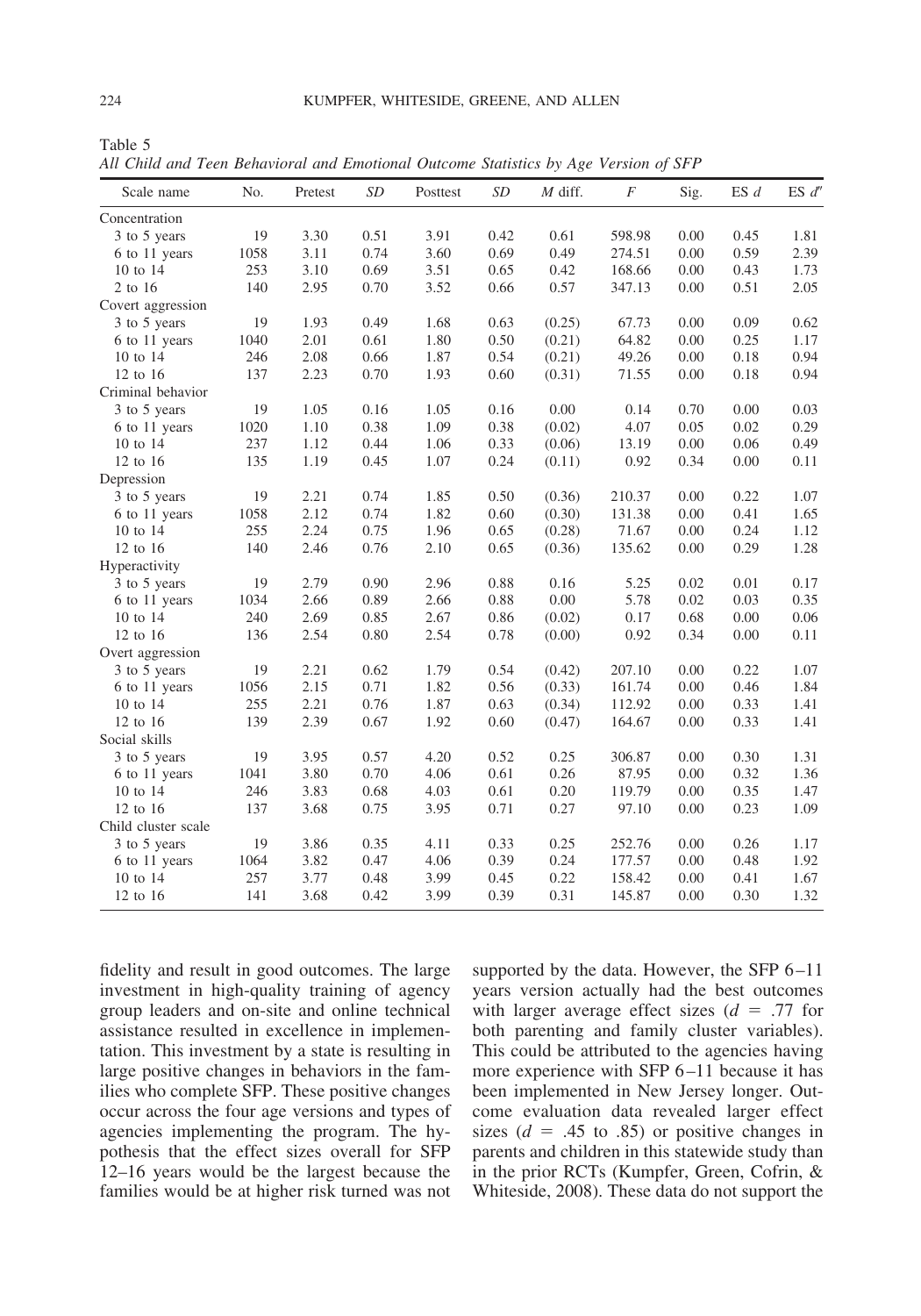expected "watering down" effect of an EBP group program when taken to scale or implemented by field sites as found for a prior metaanalysis of substance abuse prevention programs by Tobler and Stratton (1997). The site visit quality ratings were higher in the field implementations than the RCTs possibly because they were implemented by more experienced clinical staff who knew their families better rather than graduate students or contracted community members employed frequently in a RCT as was done in the Strengthening Washington, DC. Families Projects (Gottfredson et al., 2006). That RCT research produced significant results but with smaller effect sizes than normally found for SFP because of the reasons mentioned earlier that introduced Type II Errors in the study. These data suggest that field applications of EBPs under conditions of high quality training and supervision can result in larger effect sizes than those of the original RCTs.

The larger effect sizes in this statewide evaluation could also be due in part to the data collection methodology that used retrospective pre- and posttests rather than standard pretests that have to be matched by code numbers to posttests. A number of clinicians have observed that on a standard pretest, parents often underestimate their parenting, family, and children's problems. We observed this pretest positive response bias first in the mid-1990s with refugee Cambodian and Vietnam refugees who reported that their children were "perfect," they were "perfect" parents and there were no family relationship problems. The clinicians reported there were considerable behavior problems in the children and parenting problems in the parents which were, not reflected in the pretests. Later this same pretest positive response bias was observed in Denver with Hispanic immigrant families participating in SFP. Because the parents were more candid, trusting, and aware by the posttest, the counterintuitive result was apparently negative outcomes For this reason, we switched data collection methodology to a retrospective pre- and posttest that seems to work well and match clinicians' observations of the families.

The accuracy of conventional pretest data is questionable because parents are less "mindful" parents. Before SFP exercises and homework to track, monitor, and report on their parenting

behaviors and those of their children, parents are less able to judge their behaviors. Parents at risk of losing their children to child protective services also tend to display an even more exaggerated "positive response bias" on a standard pretest, a testing error that can cut effect sizes by half. The authors determined this bias by conducting both standard pretests and also the retrospective pre- and posttest in Kansas, Oklahoma, and Virginia agencies working in child maltreatment prevention (K. L. Kumpfer, unpublished data). The retrospective test requires no names or codes as pre- and postdata appear on the same page and forms need not be matched already. Consequently, the confidentiality of their responses is more believable to the parents. Many traditional evaluators would question the validity of a retrospective pretest because of limitations such as participants' memory issues and trying to make the group leaders look good.

These results also support prior results suggesting that comprehensive, multicomponent family skills training interventions that also include children and parent skills training components have been found to impact a great number of youth risk-related and protective factors that reduce adolescence developmental issues (Kumpfer, Alvarado, & Whiteside, 2003; Lochman & van den Steenhoven, 2002). They also yield better "maintenance of effects" in subsequent follow-ups (Lochman, 2000), attend to more risk and protective factors (Kumpfer, Alvarado, & Whiteside, 2003; Spoth, Shin, Guyll, Redmond, & Azevedo, 2006) and result high-cost benefit ratios estimated for SFP from \$9.60 to \$11 per dollar spent (Aos et al., 2004; Miller & Hendrie, 2008; Spoth, Guyll & Day, 2002). Recently, the Center for Substance Abuse Prevention published a contracted cost/ benefit analysis of substance abuse prevention programs that concluded that because of their lower cost some of the best youth-only, behavioral skills training programs such as All Stars, and Life Skills had cost/benefit ratios as high as \$33/dollar spent even though they prevented very few youth (1 to 3%) from using because of their low cost. If costs for teacher training and delivery were included in the total delivery costs of the school-based youth-only versions, however, the costs would be higher and the true cost/benefit ratio accordingly much lower. For reasons not stated, Aos and associates (2004)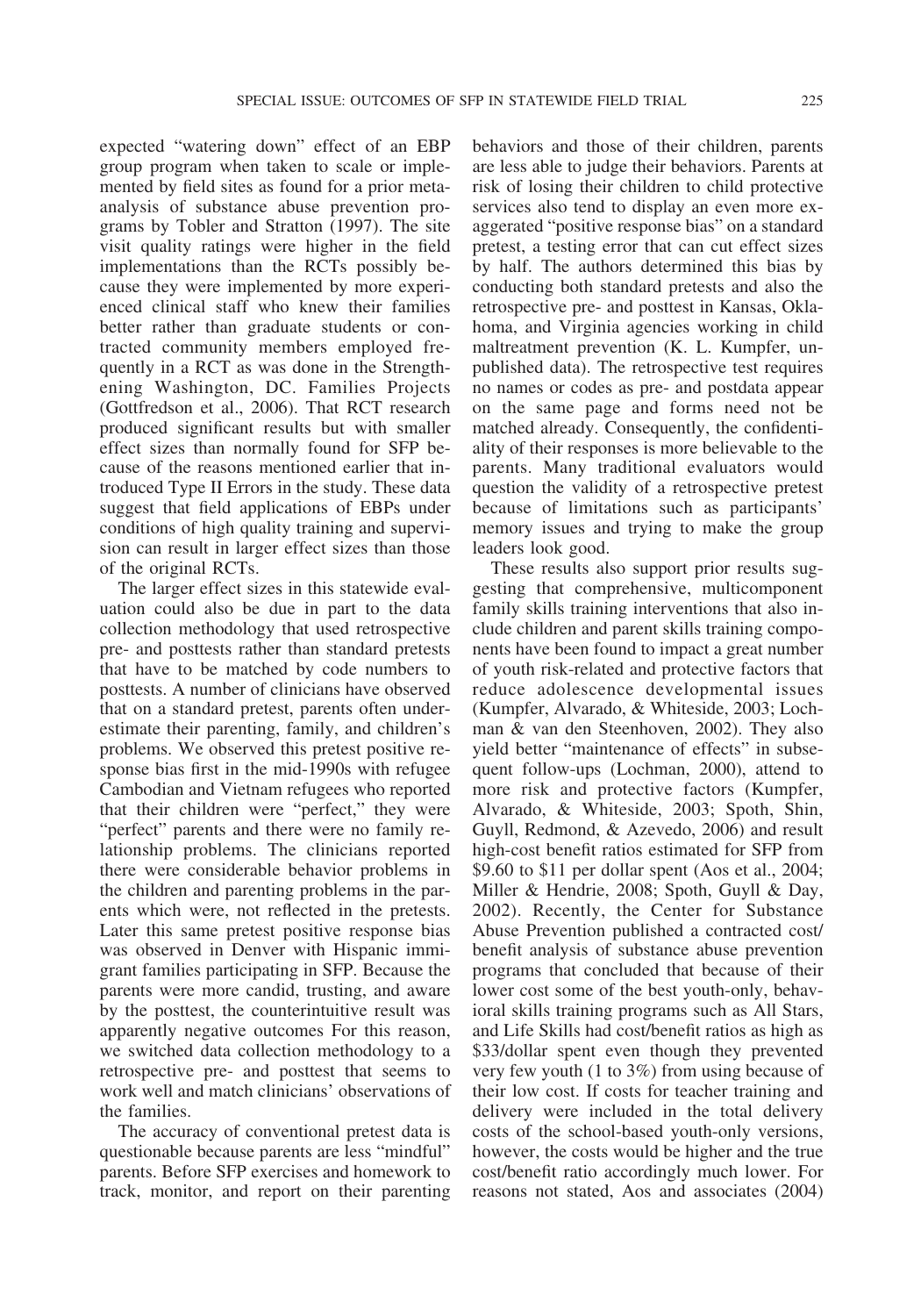excluded personnel costs in assessing schoolbased programs but included them in assessing family and community-based interventions. Unfortunately, using Aos' cost benefit data, Miller and Hendrie (2008) have compounded this bias in favor of youth-only programs by calculating the benefits of the family interventions to include only those impacts on the identified student participating, even though the full family generally participates and benefits in terms of reduced substance abuse, stress, depression, family violence and improved family resilience. Hence, because an average of at least 1.3 parents or adults and 2 children totaling 3.3 per family participated in SFP, the cost/benefit ratio for SFP should be more accurately calculated at \$36 per dollar spent.

# **Future Directions for Research, Group Practice, and Training**

Practitioners should become more familiar with, be trained in, and implement EB family interventions found on state and national Website lists. Learning to disseminate EBPs effectively has come with experience for the university researchers who were not adept 20 years ago in marketing and dissemination. Today, evidence-based family interventions are highly structured programs with rigorous training programs to assure adherence or fidelity to the model. Most EBP family interventions require initial training workshops with some type of ongoing quality assurance system via outcome evaluations including standardized measures.

The positive outcomes of this statewide SFP initiative highlight the value in providing an EBP that requires training, evaluation and adherence to fidelity of a developer's model that encourages local cultural adaptation in delivery, but not modification to essential structure or content. This was assured by technical assistance, fidelity sites visits, funding incentives for retention, and booster sessions. Funded agencies were allowed to provide the program to at-risk families in their community based on grass-roots needs assessment. This resulted in high participation and fidelity and is evidenced in the high outcomes. The findings of this program point to the need for funding and implementation of family programs for families with children across the age span. They also point to the need to adapt EBPs so that all members of

the family can benefit and so that all families in a community can participate. Too often families are excluded from participating because they do not meet narrowly constructed and sometimes restrictive eligibility criteria.

The NJ SFP initiative highlights the need for EBP developed and disseminated in developmentally appropriate and varied age specific versions that can develop key skills across the life span of childhood. This can be accomplished through an environmental model and initiative with sustained funding so that communities can implement, evaluate, and demonstrate successful outcomes and then take ownership and sustain the program through alternative funding. The New Jersey initiative was funded for 8 years with training, evaluation, and ongoing technical support for all agespecific versions of SFP provided by the State. Agencies were allowed to assess the needs of their own communities and to select the ageappropriate curriculum best suited to graduate the six required families. Training and evaluation were key to the dissemination, program quality, and delivery with fidelity to the evidence-based model and led to implementation in all 21 counties and over 54 agencies serving in excess of 1,600 families with strong measured results for families with children ages  $3-16.$ 

Future challenges to group process research will include pressures to make group interventions more cost beneficial by developing and testing Web-based or video and computerenhanced group versions. Of course with diminished group process and peer support the results could be diminished. Hence, new Web-based program effectiveness will have to be compared to the group skills training versions in research trials. A major concern is whether these computer-delivered family interventions are as effective in engaging families and producing the same large effect sizes as the group process based version of the same program. The New Jersey sites, in fact, preferred the 14 session SFP version because of the extended contact and support the group provided to parents, particularly isolated parents. These group leaders and parents objected to the distraction from group process resulting from the instructional videos used in the 7-session version to time the sessions and limit discussion. After using the 7-session version many sites have now shifted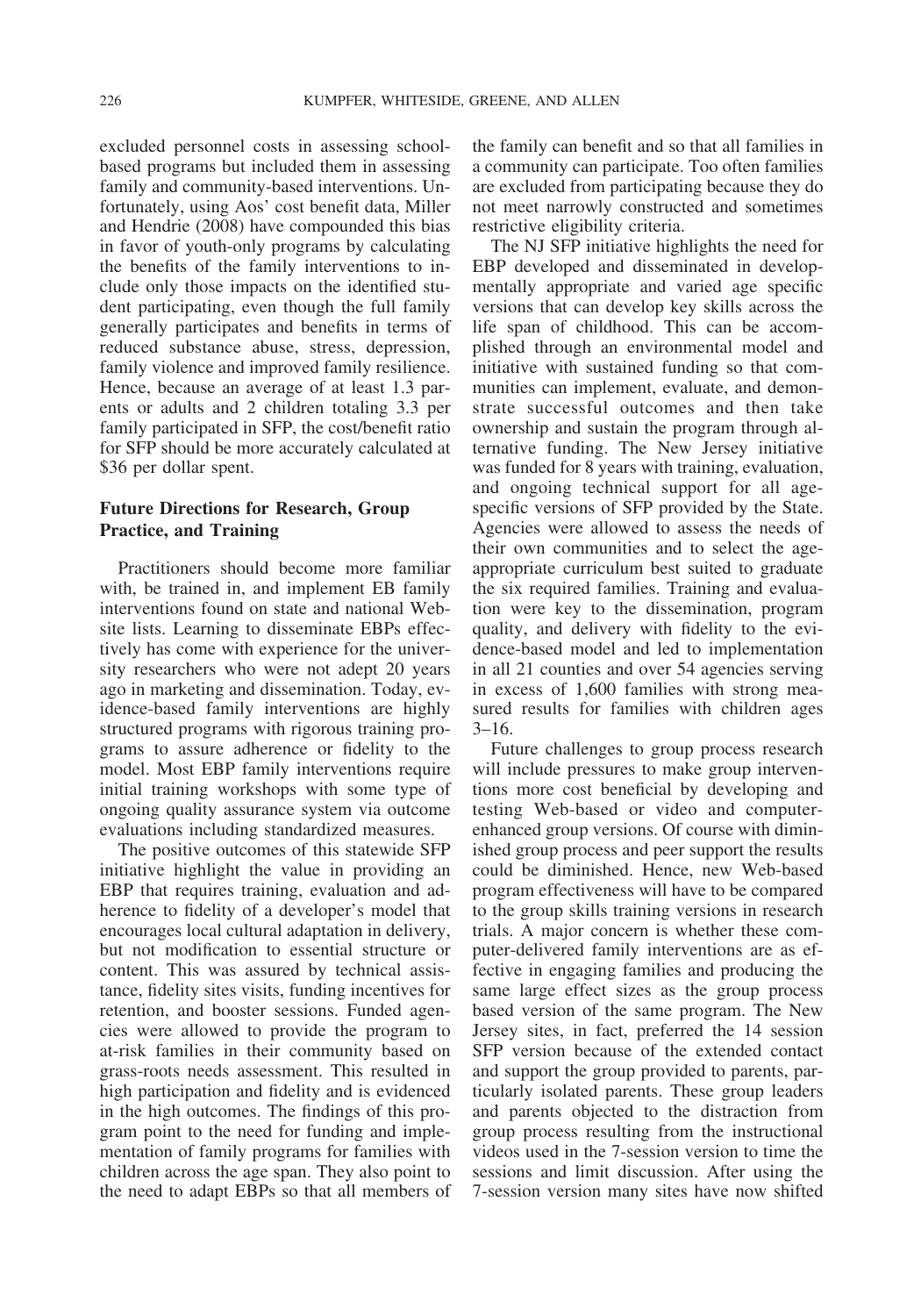back to the longer 14-session version, considering the universal 7-session version to have been used inappropriately for high-risk families who needed the 14-sessions to get lasting behavior changes. In addition, immediate encouragement for positive changes to parents and children by the group leaders and other participants promotes behavior change that would be lacking in Web-based versions without programming creativity or live chat features.

These conflicting considerations of in-person versus PC-driven skills training substantiate the need for dissemination, research and evaluation of the fidelity and effectiveness of group skills training and home-based video/DVD/Webbased skills training. The developers of the SFP are currently developing a 10-session DVD and Web-based version of SFP for teens to be tested in efficacy trials against the group-based version.

This statewide research study supports the wide dissemination to local agencies of evidence-based family skills training interventions like the four age versions of SFP, particularly if there is adequate quality assurance and training supports. Reducing the costs of group therapies is a challenge for the field, but we hypothesize based on very preliminary data (Haggerty et al., 2007) that Web and DVD delivery with technologically enhanced support groups could be equally effective for some types of families.

#### **References**

- Achenbach, T. M., & Edelbrock, C. (1988). *Child behavior checklist (CBCL)*. Center for Children, Youth, & Families, University of VT, Burlington, VT.
- Alvarado, R., & Kumpfer, K. L. (2000). Strengthening America's families. *Juvenile Justice, 7,* 8–18.
- Anda, R. F., Brown, D. W., Dube, S. R., Bremner, J. D., Felitti, V. J., & Giles, W. H. (2008). Adverse childhood experiences and chronic obstructive pulmonary disease in adults. *American Journal of Preventive Medicine, 34,* 396–403.
- Aos, S., Lieb, R., Mayfield, J., Miller, M., & Pennucci, A. (2004). *Benefits and costs of prevention and early intervention programs for youth*. Washington State Policy Institute. Retrieved from http:// www.wsipp.wa.gov/rptfiles/04–07–3901.pdf
- Bauman, K. E., Foshee, V. A., Ennett, S. T., Pemberton, M., Hicks, K., King, T., & Koch, G. (2001). The influence of a family program on

adolescent tobacco and alcohol use. *American Journal of Public Health, 91,* 604–610.

- Campbell, D. J., & Stanely, J. C. (1963). *Experimental and quasi experimental design for research.* Chicago: Rand McNally & Company.
- Center for Substance Abuse Prevention. (1998). *Family-centered approaches to prevent substance abuse among children and adolescents: A guideline.* Prevention Enhancement Protocol System (PEPS). Contract Number 277–92–1011. Washington, DC: Supt. of Docs., U.S. Government Printing Office.
- DeMarsh, J. P., & Kumpfer. K. L. (1985). Familyoriented interventions for the prevention of chemical dependency in children and adolescents. *Journal of Children in Contemporary Society: Advances in Theory and Applied Research, 18,* 117– 151.
- Forehand, R. L., & McMahon, R. J. (1981). *Helping the noncompliant child. A clinician's guide to parent training.* New York: Guilford Press.
- Foxcroft, D. R. (2006). *Alcohol misuse prevention in young people: A rapid review of recent evidence. WHO Technical Report.* Oxford, UK: Oxford Brooks University.
- Foxcroft, D. R., Ireland, D., Lister-Sharp, D. J., Lowe, G., & Breen, R. (2003). Longer-term primary prevention for alcohol misuse in young people: A systematic review. *Addiction, 98,* 397–411.
- Gordon, D. A. (2000). Parent training via CD-ROM: Using technology to disseminate effective prevention practices. *The Journal of Primary Prevention, 21,* 227–251.
- Gottfredson, D., Kumpfer, K. L., Polizzi-Fox, D., Wilson, D., Puryear, V., Beatty, P., & Vilmenay, M. (2006). Strengthening Washington, DC, families project: A randomized effectiveness trial of family-based prevention. *Prevention Science, 7,* 57–74. [PMID: 16555144]
- Gresham, F. M., & Elliot, S. N. (1990). *Social skills rating system.* Circle Pines, MN: American Guidance Service.
- Haggerty, K. P., Skinner, M. L., MacKenzie, E. P., & Catalano, R. F. (2007). A randomized trial of Parents Who Care: Effects on key outcomes at 24 month follow-up. *Prevention Science, 8,* 249–260.
- Henggeler, S. W., Melton, G. B., Brondino, M. J., Sherer, D. G., & Hanley, J. H. (1997). Multisystemic therapy with violent and chronic juvenile offenders and their families: The role of treatment fidelity in successful dissemination. *Journal of Consulting and Clinical Psychology, 65,* 821–833.
- Johnston, L. D., Bachman, J. G., & O'Malley, P. M. (2008). *Monitoring the future: Questionnaire responses from the nation's high school seniors, 2008.* Ann Arbor, MI: Institute for Social Research.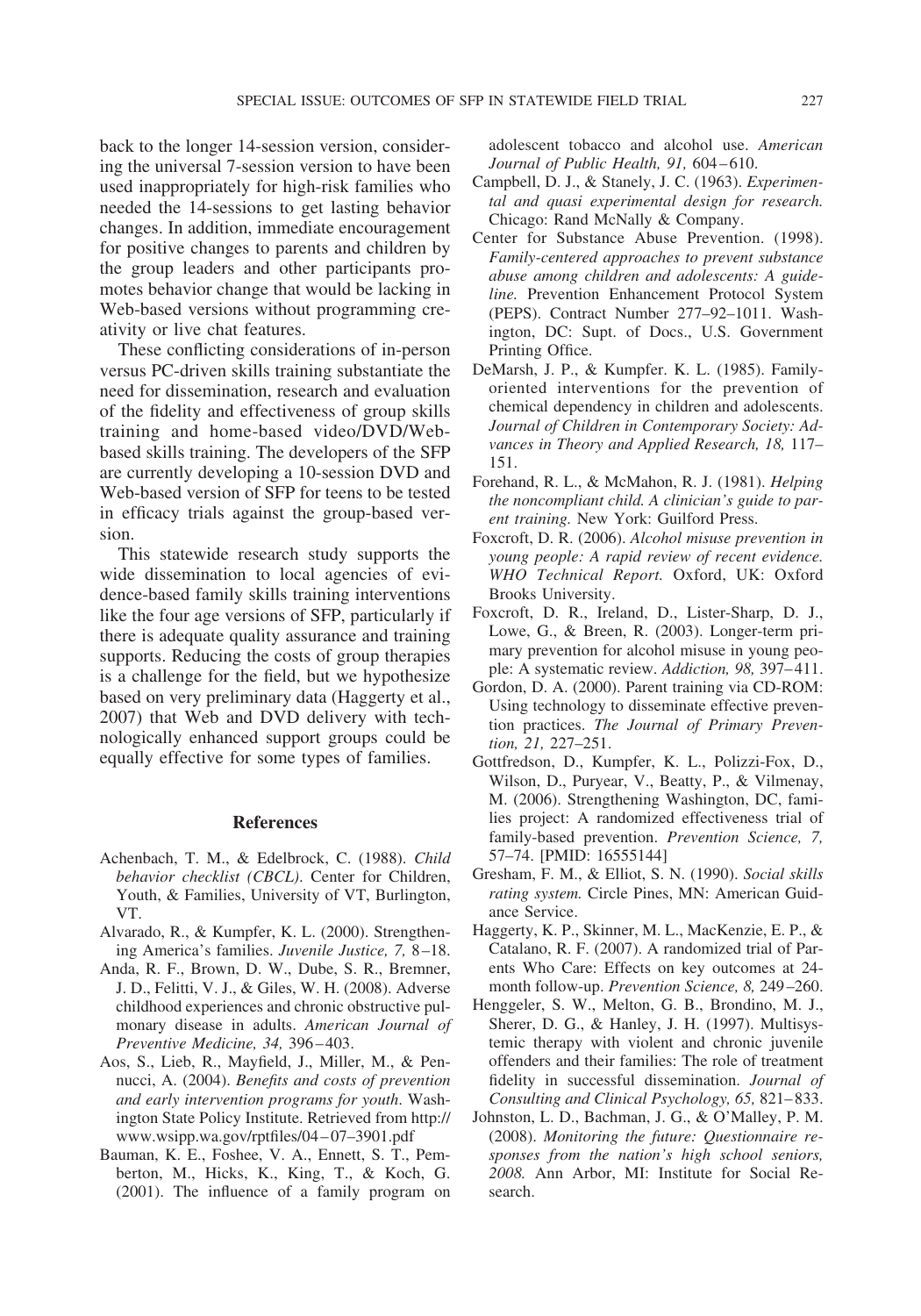- Kaminski, J. W., Valle, L. A., Filene, J. H., & Boyle, C. L. (2008). A meta-analytic review of components associated with parent training program effectiveness. *Journal of Abnormal Psychology, 36,* 567–589.
- Kellam, S. (1972). *Parent Observations of Child Activities Scale (POCA)*. Baltimore: School of Public Health, Johns Hopkins University.
- Kumpfer, K. L. (1984). Strengthening Families Program Parenting Scale. College of Social Work. University of Utah, SLC, UT.
- Kumpfer, K. L., & Alvarado, R. (2003). Family strengthening approaches for the prevention of youth problem behaviors, *American Psychologist, 58,* 457–465.
- Kumpfer, K. L., Alvarado, R., Smith, P., & Bellamy, N. (2002). Cultural sensitivity and adaptation in family-based prevention interventions. *Prevention Science, 3,* 241–246.
- Kumpfer, K. L., Alvarado, R., Tait, C., & Turner, C. (2002). Effectiveness of school-based family and children's skills training for substance abuse prevention among 6–8 year old rural children. *Psychology of Addictive Behaviors, 16*(4), 65–71.
- Kumpfer, K. L., Alvarado, R., & Whiteside, H. (2003). Family-based interventions for substance abuse and prevention. *Substance Use & Misuse, 38,* 1759–1787.
- Kumpfer, K. L., Alvarado, R., Whiteside, H. O., & Tait, C. (2005). The Strengthening Families Program (SFP): An evidence-based, multicultural family skills training program. In J. Szapocznik, P. H. Tolan, & S. Sambrano (Eds.), *Preventing substance abuse* (pp. 3–14)*.* Washington, DC: American Psychological Association Books.
- Kumpfer, K. L., & DeMarsh, J. P. (1985). Family environmental and genetic influences on children's future chemical dependency, *Journal of Children in Contemporary Society: Advances in Theory and Applied Research, 18,* 49–91.
- Kumpfer, K. L., & Dunst, C. (1997). Family Strengths and Resilience Scale, American Humane Association, Denver, CO.
- Kumpfer, K. L., Green, J., Cofrin, K., & Whiteside, H. (2008). *Evaluation report on the New Jersey Strengthening Families Program.* SLC, UT: Lutra-Group.
- Kumpfer, K. L., Molgaard, V., & Spoth, R. (1996). The Strengthening Families Program for the prevention of delinquency and drug use. In R. D. Peters & R. J. McMahon (Eds.), *Preventing childhood disorders, substance abuse, and delinquency* (pp. 241–267). Thousand Oaks, CA: Sage.
- Kumpfer, K. L., Pinyuchon, M., de Melo, A., & Whiteside, H. (2008). Cultural adaptation process for international dissemination of the Strengthening Families Program (SFP). *Evaluation and Health Professions, 33,* 226–239.
- Kumpfer, K. L., Smith, P., & Franklin Summerhays, J. (2008). A wake -up call to the prevention field: Are prevention programs for substance use effective for girls*? Substance Use and Misuse, 43,* 978–1001.
- Liddle, H. A., Santisteban, D., Levant, R., & Bray, J. (2002). *Family psychology: Science-based interventions.* Washington, DC: American Psychological Association Press.
- Lochman, J. (2000). Conduct disorder. In W. E. Craighead & C. B. Nemeroff (Eds.), *The Corsini encyclopedia of psychology and neuroscience III*. New York: Wiley.
- Lochman, J. E., & van den Steenhoven, A. (2002). Family-based approaches to substance abuse prevention. *The Journal of Primary Prevention, 23,* 49–114.
- Marsch, L. A., Bickel, W. K., & Grabinski, M. J. (2007). Application of interactive computer technology for the adolescent substance abuse treatment and prevention. *Adolescent Medical State of the Art Review, 18,* 342–356.
- Miller, T. A., & Hendrie, D. (2008). *Substance abuse prevention: Dollars and cents: A cost-benefit analysis* (DHHS Pub. No 07–4298, SAMHSA). Rockville, MD: Center for Substance Abuse Prevention (CSAP).
- Moos, R. H. (1974). *Family environment scale.* Palo Alto, CA: Consulting Psychologist Press, Inc.
- Resnick, M., Bearman, P. S., Blum, R. M., Bauman, C. E., Harris, K. M., Jones, J., . . . Udry, J. R. (1997). Protecting adolescents from harm. Findings from the National Longitudinal Study on Adolescent Health. *Journal of the American Medical Association, 278,* 823–832.
- SAMHSA Office of Applied Studies. (2003). *Results from the 2002 national survey on drug use and health: National findings* (DHHS Publication No. SMA 03–3836, NHSDA Series H-22). Rockville, MD: Substance Abuse and Mental Health Services Administration.
- Schinke, S. P., Cole, K. C. A., & Fang, L. (2009). Gender-specific intervention to reduce underage drinking among early adolescent girls: A test of a computer-mediated, mother-daughter program. *Journal of Studies on Alcohol and Drugs, 70,* 70–77.
- Schinke, S. P., Di Noia, J., & Glassman, J. R. (2004). Computer-mediated intervention to prevent drug abuse and violence among high-risk youth. *Addictive Behaviors, 29,* 225–229.
- Schinke, S. P., Fang, L., & Cole, K. C. (2009). Computer-delivered prevention programming for adolescent girls: Two-year outcomes from a mother-daughter, gender-specific approach. *Preventive Medicine.* [Epub ahead of print]
- Schinke, S. P., Fang, L., & Cole, K. C. (2009). Preventing substance use among adolescent girls: